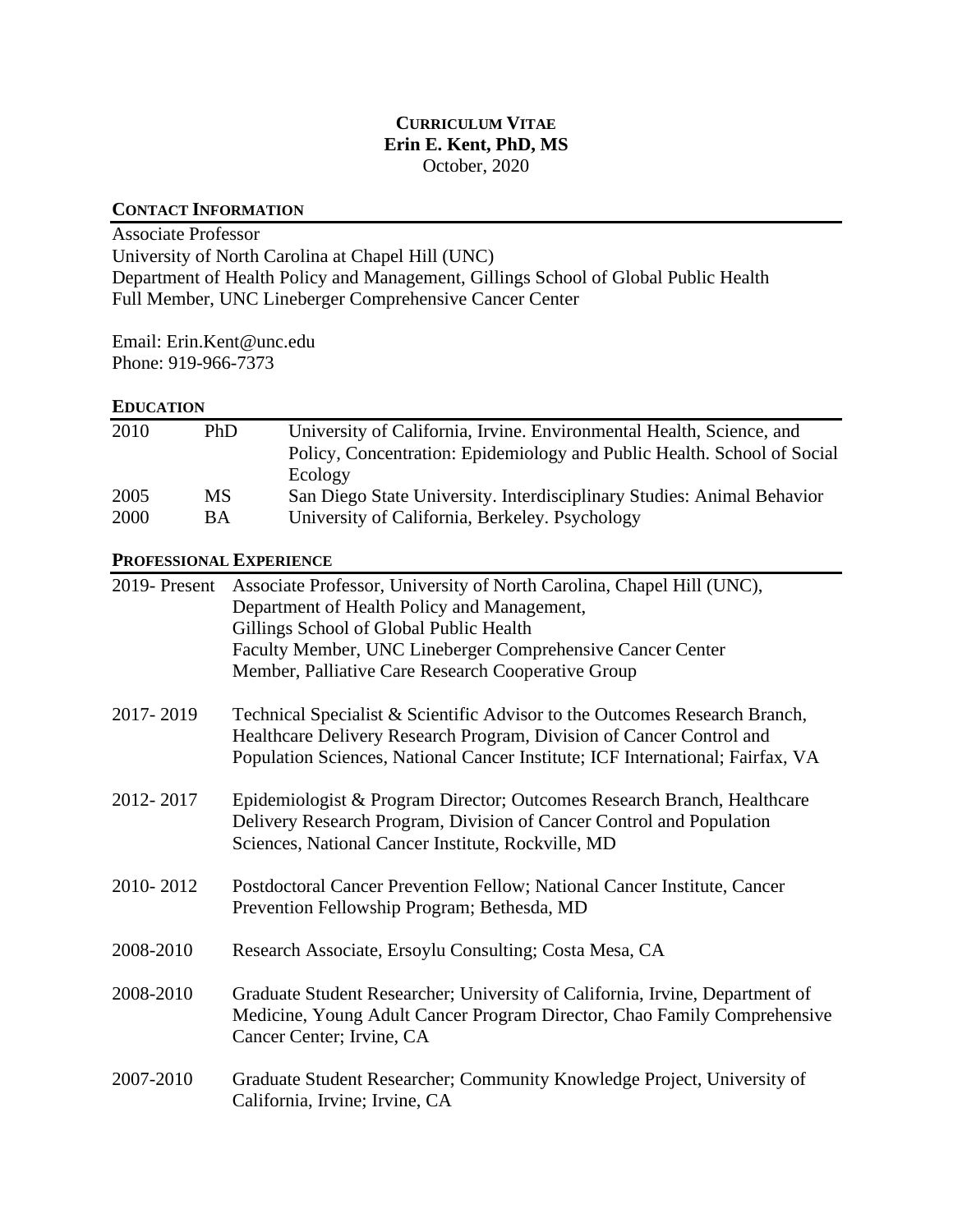| 2007 | Summer Research Fellow, National Cancer Institute, Division of Cancer  |
|------|------------------------------------------------------------------------|
|      | Epidemiology and Genetics, Occupational and Environmental Epidemiology |
|      | Branch, Bethesda, MD                                                   |

### **HONORS AND AWARDS**

| 2019<br>2019 | Outstanding Reviewer, American Cancer Society Journal Cancer<br>American Association of Cancer Research, Cancer Epidemiology Biomarkers &<br><i>Prevention</i> Frederick P. Li Impact Award for the following citation:<br>de Moor, J. S., Mariotto, A. B., Parry, C., Alfano, C. M., Padgett, L., Kent, E. E.,<br>Forsythe, L. P., Scoppa, S., Hachey, M., Rowland, J. H. (2013). Cancer Survivors in the<br>United States: Prevalence across the Survivorship Trajectory and Implications for Care.<br>Cancer Epidemiology Biomarkers & Prevention 22(4), 561-70. |
|--------------|---------------------------------------------------------------------------------------------------------------------------------------------------------------------------------------------------------------------------------------------------------------------------------------------------------------------------------------------------------------------------------------------------------------------------------------------------------------------------------------------------------------------------------------------------------------------|
| 2014         | National Cancer Institute Director's Merit Award for the Medical Expenditure<br>Panel Survey Cancer Control Supplement, National Cancer Institute                                                                                                                                                                                                                                                                                                                                                                                                                   |
| 2012         | Cancer Prevention Fellowship Program Merit Award, National Cancer Institute                                                                                                                                                                                                                                                                                                                                                                                                                                                                                         |
| 2011         | Fellows Award for Research Excellence, travel award, National Institutes of<br>Health                                                                                                                                                                                                                                                                                                                                                                                                                                                                               |
| 2011         | Travel Award, American Psychosocial Oncology Society Meeting, Anaheim,<br>CA                                                                                                                                                                                                                                                                                                                                                                                                                                                                                        |
| 2010         | Graduate Dean's Dissertation Fellowship, University of California, Irvine                                                                                                                                                                                                                                                                                                                                                                                                                                                                                           |
| 2009         | Outstanding Graduate Mentor Award, University of California, Irvine, School of<br>Social Ecology                                                                                                                                                                                                                                                                                                                                                                                                                                                                    |
| 2009         | Selected Student Workshop Participant Award, conference travel and<br>registration, Society for Epidemiologic Research                                                                                                                                                                                                                                                                                                                                                                                                                                              |
| 2009         | Science of Cancer Health Disparities Travel Award, conference travel and<br>registration, American Association of Cancer Research                                                                                                                                                                                                                                                                                                                                                                                                                                   |
| 2008-2009    | Pedagogical Fellowship, University of California, Irvine, Teaching and Learning<br><b>Technology Center</b>                                                                                                                                                                                                                                                                                                                                                                                                                                                         |
| 2006-2009    | Summer Funding, University of California Irvine, School of Social Ecology                                                                                                                                                                                                                                                                                                                                                                                                                                                                                           |
| 2007-2008    | Community Scholars Award, University of California, Irvine, Community<br><b>Outreach Partnership Center</b>                                                                                                                                                                                                                                                                                                                                                                                                                                                         |
| 2005         | Graduate Student Fellowship, tuition, fees and stipend, University of California,<br>Irvine, School of Social Ecology                                                                                                                                                                                                                                                                                                                                                                                                                                               |
| 1999-2000    | President's Undergraduate Research Fellowship, University of California,                                                                                                                                                                                                                                                                                                                                                                                                                                                                                            |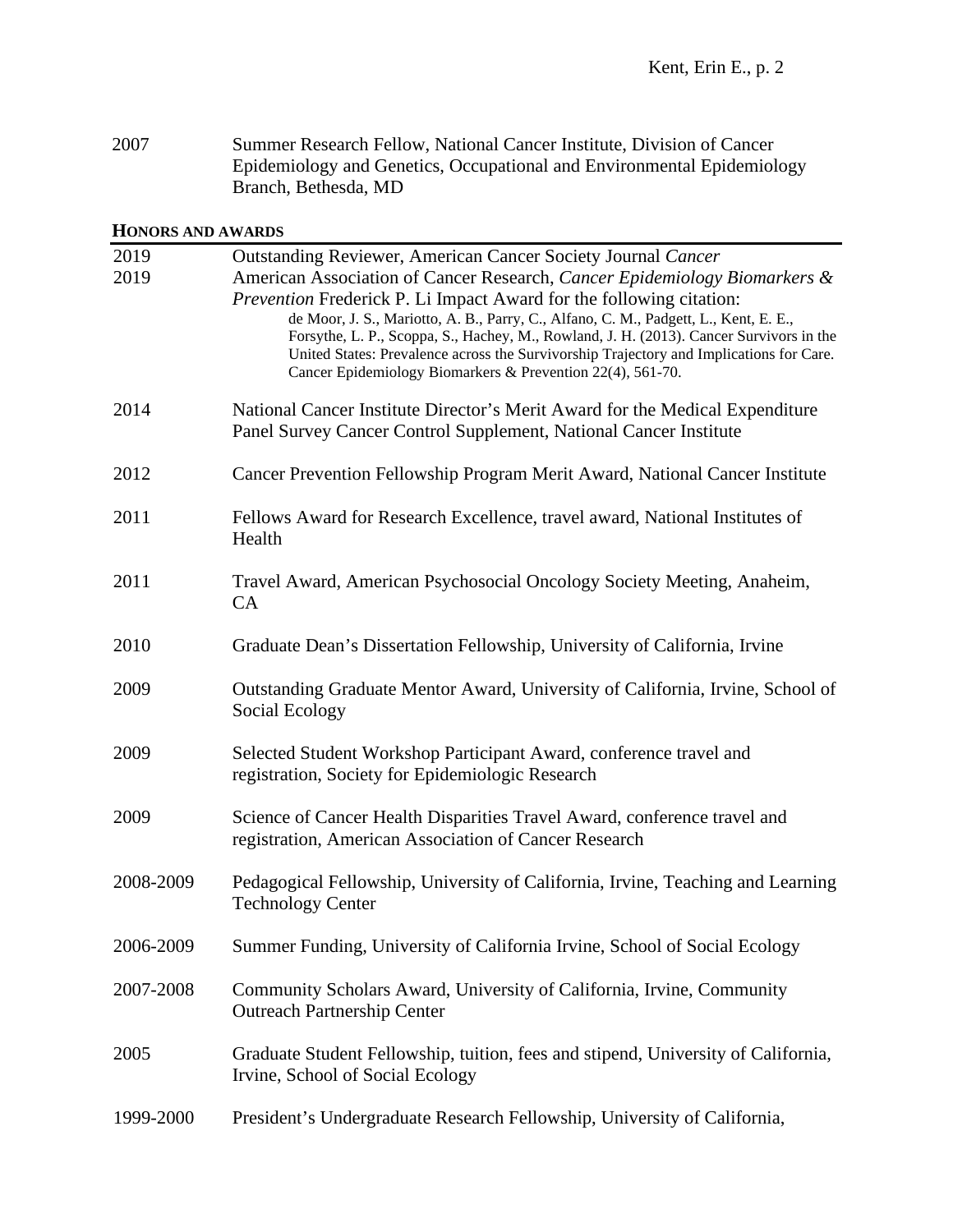#### Berkeley **PROFESSIONAL SOCIETY MEMBERSHIPS**

American Association of the Academy of Science American Association of Cancer Research American Society of Preventive Oncology American Psychosocial Oncology Society American Public Health Association Society for Behavioral Medicine Society for Epidemiology Research

## **BOOK CHAPTERS**

Applebaum, A. J., **Kent, E. E.,** Litzelman, K., Ferrell, B., Dionne-Odom, J. N., Northouse, L. (2019). Cancer Caregivers. In *Psycho-Oncology, 4th Edition,* Oxford University Press, Cary, NC.

Rowland, J. H., **Kent, E. E.,** Mollica, M. A. (2019). Cancer Survivorship. In *Abeloff's Clinical Oncology, 6th Edition,* Elsevier, Philadelphia, PA. 12 pp.

**Kent, E. E.,** Longacre, M., Chou, W. S., Mollica, M. A. (2019). Who are informal cancer caregivers? In *Cancer Caregivers,* Oxford University Press, New York, NY. pp. 3-19.

Forsythe, L. P., **Kent, E. E.,** Rowland, J. H. (2013). Cancer Survivorship, pp. 813-821. In *Abeloff's Clinical Oncology, 5th Edition,* Elsevier, Philadelphia, PA.

de Moor, J. S., Alfano, C. M., **Kent, E. E.,** Padgett, L., Grimes, M. Using an implementation science approach to study and improve cancer survivors' employment outcomes, pp. 229-234. (2018). In Chambers, Vinson, & Norton (eds.) *Advancing the Science of Implementation across the Cancer Continuum.* Oxford, New York, NY.

## **PEER-REVIEWED PUBLICATIONS**

(+ denotes student/mentee, ++ denotes primary advisor to student/mentee)

- 1. Junkins, C. C., **Kent, E. E.,** Litzelman, K., Bevans, M., Cannady, R. S., Rosenberg, A. R. (2020). Cancer across the ages: a narrative review of caregiver burden for patients of all ages. *J Psychosoc Oncol.,* Aug 12; 1-17.
- 2. Bhandari, N. R., Ounpraseuth, S. T., Kamel, M. H., **Kent, E. E.,** McAdam-Marx, C., Tilford, J. M., Payachat, N. (2020). Changes in health-related quality of life outcomes in older patients with kidney cancer: A longitudinal cohort analysis with matched controls. *Urological Oncology,* Nov; 38(11): 852.e11-852.e20.
- 3. Mollica, M. A., Buckenmaier, S. S., Halpern, M. T., McNeel, T. S., Weaver, S., Doose, M., **Kent, E. E.** (2020). Perceptions of care coordination among older adult cancer survivors: A SEER-CAHPS study. *Journal of Gerontological Oncology,* Sep 14:S1879-4068(20)30430-6.
- 4. **Kent, E. E**., Ornstein, K. A., Dionne-Odom, J. N. (2020). The family caregiving crisis meets an actual pandemic. *Journal of Pain and Symptom Management.*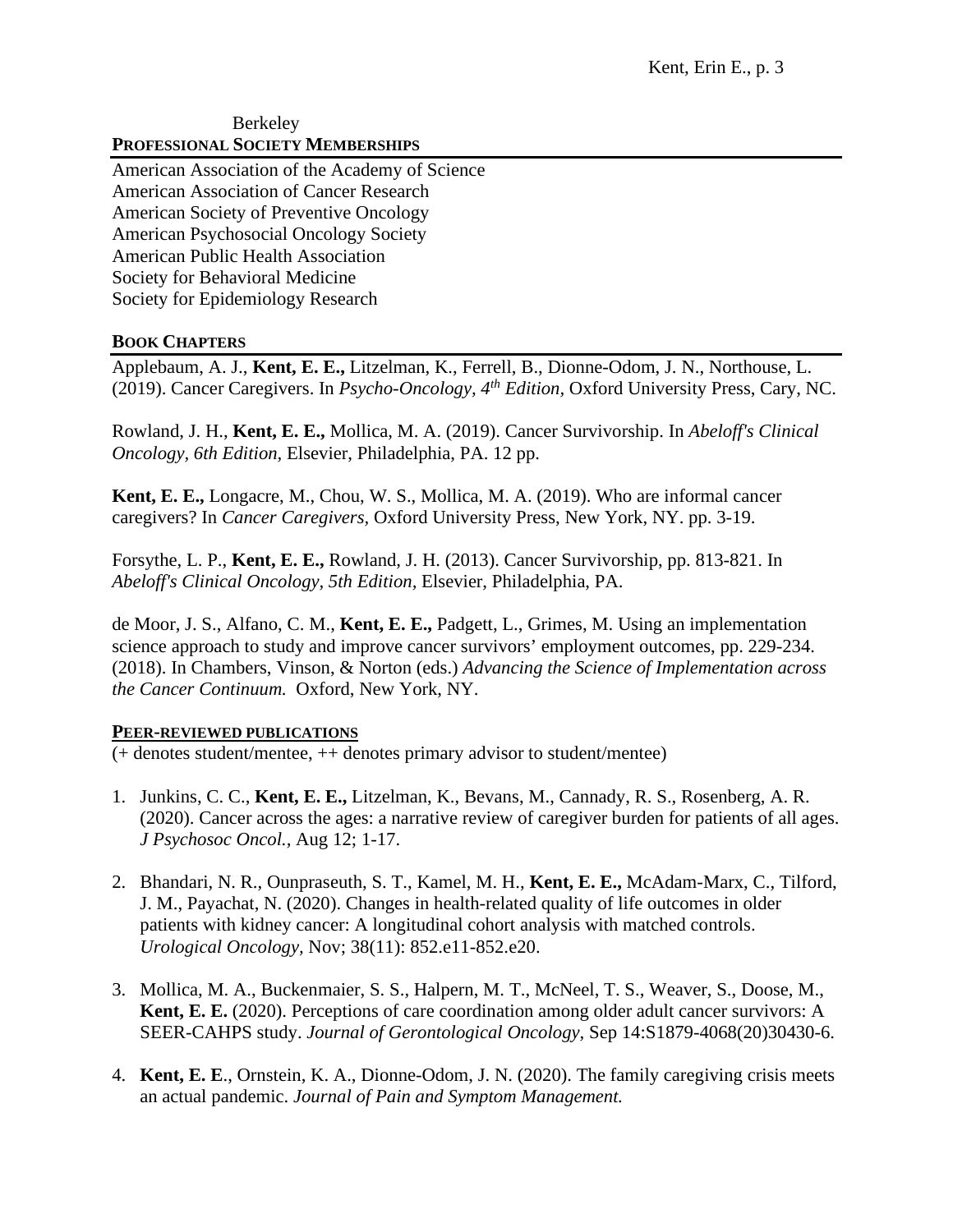- 5. **Kent, E. E**., de Moor, J. S., Zhao, J., Han, X., Ekwueme, D., Yabroff, K. R. (2020). Job lock in cancer survivors and their spouses/partners. *JAMA Oncology.*
- 6. Bitz, C., **Kent, E. E.,** Clark, K., Loscalzo, M. (2020). Couples Coping with Cancer Together: Successful Implementation of a Caregiver Program as Standard of Care. *Psycho-Oncology.*
- 7. **Kent, E. E**., Mollica, M. A., Dionne-Odom, J. N., Ornstein, K., Jensen, R., Chou, W. S., Ferrer, R. A., Smith, A.W. Associations of instrumental support with psychological distress in adults serving as caregivers. (2020). *Palliative & Supportive Care.*
- 8. Trivedi, N.,+ Peterson, E. B., Ellis, E. M., Ferrer, R. A., **Kent, E. E.,** Chou, W. S. (2020). Awareness of palliative care among a nationally representative sample of US Adults. *Journal of Palliative Medicine, 22(12),* 1578-1582.
- 9. Siembida, L.,+ **Kent, E. E.,** Bellizzi, K., Smith, A. W. (2020). Provision of physical activity recommendations among young-old and oldest-old cancer survivors: Comparisons among survivors with different risk profiles. *Journal of Gerontological Oncology.*
- 10. Lines, L. M. Cohen, J., Halpern, M. T., Smith, A. W., **Kent, E. E.** (2020). Care Experiences among Dual (Medicare/Medicaid) and Special Needs Plan Enrollees with and without Cancer: SEER-CAHPS, 2005-2013. *Cancer Causes & Control.*
- 11. Mollica, M. A., Smith, A. W., **Kent, E. E.** (2020). Burden and unmet supportive needs for informal caregivers: A HINTS study. *Patient Education and Counseling.*
- 12. Davidoff, A., Wang, S., Canavan, M., Sheinfeld, E., Feder, S. L., Presley, C. J., Kapo, J., **Kent, E. E.** (2020). Patterns of Medication Therapy and Patient Reported Outcomes Associated with Pain and Depression in Older Adults with Cancer: SEER-MHOS Part D linkage. *Supportive Care in Cancer.*
- 13. Longacre, M. L., Weber-Raley, L., **Kent, E. E.** (2020). Caregiving for Cancer Patients Who Have Been Hospitalized: Tasks, Burden, Clinical Communication, and Training Preferences. *Journal of Cancer Education.*
- 14. Longacre, M. L., Weber-Raley, L., **Kent, E. E.** (2020). Cancer Caregiving While Employed: Caregiving Roles, Employment Adjustments, and Assistance. *Journal of Cancer Education.*
- 15. Rincon, M. A.,++ Yu, M., Smith, A. W., **Kent, E. E.** (2020). Trends in disparity of healthrelated quality of life by race/ethnicity and education in Medicare Advantage beneficiaries (1998-2012). *Cancer Epidemiology Biomarkers & Prevention.*
- 16. Presley, C. J., Canavan, M., Wang, S., Feder, S. L., Kapo, J., Saphire, M., Sheinfeld, E., **Kent, E. E.,** Davidoff, Amy J., (2020). Severe functional limitation due to pain & emotional distress and subsequent receipt of prescription medications among older adults with cancer. *Journal of Geriatric Oncology.*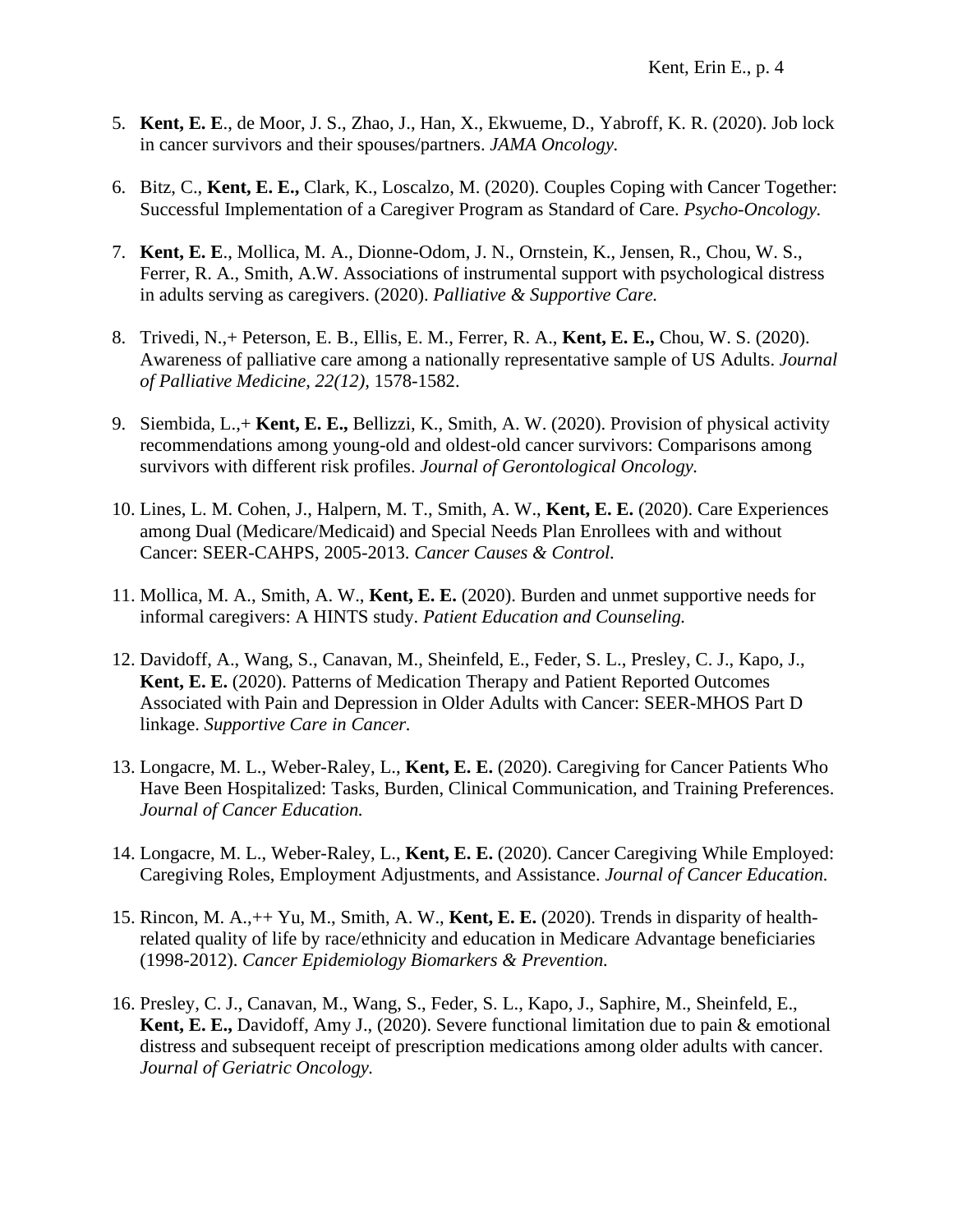- 17. **Kent, E. E.,** Wheldon, C., Smith, A. W., Srinivasan, S., Geiger, A. (2019). Cancer care delivery disparities faced by sexual and gender minority populations: a systematic review. *Cancer, 125(24),* 4371-4379.
- 18. Ekwueme, D. U., Zhao, J., Rim, S. H., de Moor, J. S., Zheng, Z., Khushalani, J. S., Han, X., **Kent, E. E.,** Yabroff, K. R. (2019). Annual Out-of-Pocket Expenditures and Financial Hardship Among Cancer Survivors Aged 18-64 Years - United States, 2011-2016. *MMWR Morbidity & Mortality Weekly Report, 68(22),* 494-499.
- 19. **Kent, E. E.,** Dionne-Odom, J. N. (2019). A Population-Based Profile of Mental Health and Support Service Need among Family Caregivers of Adults with Cancer. *Journal of Oncology Practice, 15(2),* e122-131.
- 20. Dionne-Odom, J. N., Ornstein, K. A., **Kent, E. E**. (2019). What do Family Caregivers Know about Palliative Care? Results from a National Survey. *Palliative & Supportive Care, April 8,*  1-7.
- 21. Banegas, M. P., Schneider, J. L., Firemark, A. J., Dickerson, J. F., **Kent**, **E. E.**, de Moor, J. S., Virgo, K. S., Guy, G. P. Jr., Ekwueme, D. U., Zheng, Z., Varga, A., Waiwaiole, L., Nutt, S., Narayan, A., Yabroff, K. R. (2019). The financial toll of cancer survivorship: a complex web of sacrifice. *Journal of Cancer Survivorship, 13(3),* 406-417.
- 22. Kelley, D. E.,+ **Kent, E. E.,** Litzelman, K., Mollica, M. A., Rowland, J. H. (2019). Longitudinal dyadic associations between perceived social support and cancer patient and caregiver health: An Actor-Partner Interdependence modelling approach. *Psycho-Oncology, 28(7),* 1453-1460.
- 23. **Kent, E. E.,** Mollica, M. A., Buckenmaier, S., Smith, A. W. (2019). The characteristics of informal cancer caregivers in the U.S. *Seminars in Oncology Nursing, 35(4),* 328-332.
- 24. de Moor, J. S., Alfano, C. M., **Kent, E. E**., Norton, W. E., Coughlan, D., Roberts, M. C., Grimes, M., Bradley, C. J. (2018). Recommendations for research and practice to improve work outcomes among cancer survivors. *Journal of the National Cancer Institute, 110(10):1041-1047.*
- 25. +Litzelman, K., **Kent, E. E.,** Rowland, J. H. (2018). Interrelationships Between Health Behaviors and Coping Strategies Among Informal Caregivers of Cancer Survivors. *Health Education and Behavior, 45(1):90-100.*
- 26. Banegas, M. Dickerson, J. F., **Kent, E. E**. de Moor, J. S., Virgo, K. S., Guy, G. P. Jr., Ekwueme, D. U., Zheng, Z., Nutt, S., Pace, L., Varga, A., Waiwaiole, L., Schneider, J., Yabroff, K. R. (2018). Exploring Barriers to the receipt of necessary medical care among cancer survivors under age 65 years. *Journal of Cancer Survivorship, 12(1):28-37.*
- 27. Virgo, K. S., Lin, C. C., Davidoff, A., Guy, G. P. Jr., Ekwueme, D. U., **Kent, E. E**., Chawla, N., Yabroff, K. R. (2018). Role of cancer history and gender in major health insurance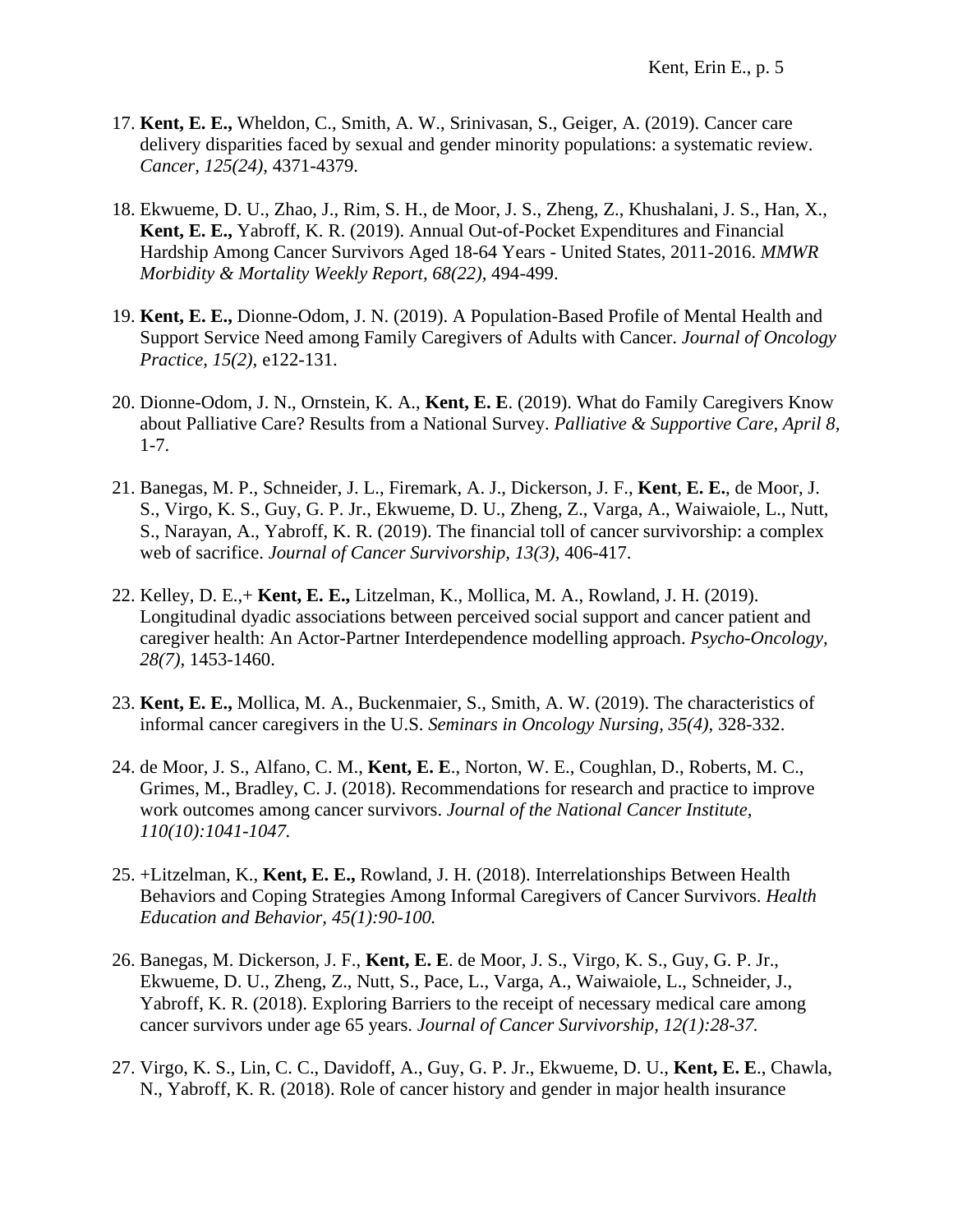transitions: A longitudinal nationally representative study. *Research in the Sociology of Health Care, 36:59-84.*

- 28. +Grenen, E., Ferrer, R. A., **Kent, E. E.**, Hennessy, E., Hamilton, J. G. (2018). Association between nutrition resource stress and dietary consumption: Results from a U.S. nationally representative survey. *Health Education & Behavior, 45(4):524-531.*
- 29. Halpern, M. T., Urato, M. P., Lines, L. M., Cohen, J., Arora, N. K., **Kent, E. E.** (2018). Healthcare Experience among Older Cancer Survivors: Analysis of the SEER-CAHPS Dataset. *J of Gerontological Oncology, 9(3):194-203.*
- 30. ++Mollica, M. A., **Kent, E. E.,** Castro, K., Ellis, E., Ferrer, R. A., Falisi, A., Gaysynksy, A., Huang, G., Palan, M., Chou, W. S. (2018). What does "palliative care" mean in your work? Diverse meanings from multidisciplinary cancer care providers. *Journal of Palliative Medicine, 21(5): 616-621.*
- 31. **Kent, E. E.,** Davidoff, A., de Moor, J. S., Coughlan, D., McNeel, T., Virgo, K., Han, X., Ekwueme, D., Dowling, E., Banegas, M., Alfano, C. M., Yabroff, K. R. (2018). Impact of sociodemographic characteristics on underemployment in a longitudinal, nationally representative study of cancer survivors: evidence for the importance of gender and marital status. *Journal of Psychosocial Oncology, 36(3):287-303.*
- 32. Selim, A., Rogers, W., Qian, S., Rothendler, J. A., **Kent, E. E**., Kazis, L. E. (2018). A New Algorithm to Build Bridges Between Two Patient-Reported Health Outcome Instruments: The MOS SF-36® and the VR-12 Health Survey. *Quality of Life Research, 27(8):2195-2206.*
- 33. ++Mollica, M. A., Weaver, K. E., McNeel, T. S., Schussler, N. C., **Kent, E. E.** (2018). Examining urban and rural differences in experiences among cancer patients: A SEER-CAHPS study. *Cancer*, *124(15):3257-3265.*
- 34. de Moor, J. S., Coa, K., **Kent, E. E.,** Yabroff, K. R., Moten, C., Kobrin, S., Deaguiar, C. (2018). Patient and Provider Communication about Employment Following a Cancer Diagnosis. *Journal of Cancer Survivorship,12(6):813-820*
- 35. ++Mollica, M. A., Lines, L., Ramirez, E., Schussler, N., Urato, M., Smith, A. W., **Kent, E. E.** (2017). Patient Experiences of Cancer Care: Scoping Review, Future Directions, and Introduction of a New Data Resource: Surveillance Epidemiology and End Results-Consumer Assessment of Healthcare Providers and Systems (SEER-CAHPS). *Patient Experiences, 4(1):103-121.*
- 36. ++Mollica, M., Litzelman, K., Rowland, J., **Kent, E. E.** (2017). The role of medical/nursing skills training in caregiver confidence and burden: A CanCORS study. *Cancer. 123(22):4481-4487.*
- 37. DeRouen, M. C. Parsons, H. M., **Kent, E. E.,** Pollock, B. H., Keegan, T. H. M. (2017). Sociodemographic disparities in survival for adolescents and young adults with cancer differ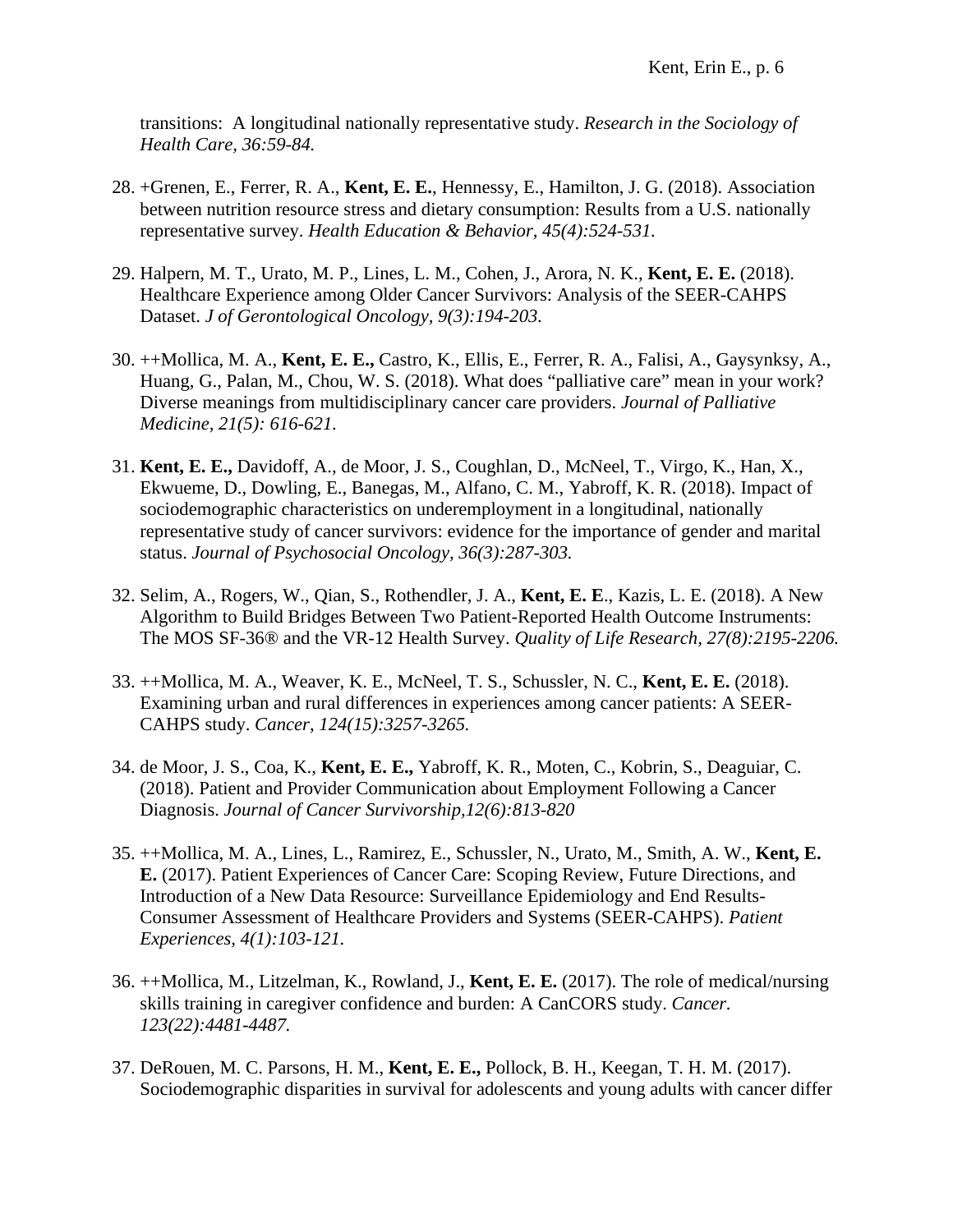by health insurance status: a population based-study in California, 2001-2011. *Cancer Causes & Control, 28(8):841-851.*

- 38. Alfano, C. M., **Kent, E. E**., Padgett, L. S., Grimes, M., de Moor, J. S. (2017). Making rehabilitation services work for cancer patients: Recommendations for research and practice to improve patient employment outcomes. *Physical Medicine and Rehabilitation, 9(9S2), S398-S406.*
- 39. ++Mollica, M. A., Enewold, L., Lines, L., Halpern, M., Schumacher, J., Hays, R. D., Gibson, J. T., Schussler, N., **Kent, E. E**. (2017). Examining Colorectal Cancer Survivors' Surveillance Patterns and Experiences of Care: a SEER-CAHPS Study. *Cancer Causes & Control, 28(10):* 1133-1141.
- 40. Halpern, M. T., Urato, M. P, Lines, L. M., Cohen, J., Arora, N. K., **Kent, E. E.** (2017). The health care experience of patients with cancer during the last year of life: Analysis of the SEER-CAHPS data set. *Cancer*, *123(2)*, 336-344
- 41. +Litzelman, K., **Kent, E. E.,** Mollica, M., Rowand, J. H. (2016). How does caregiver wellbeing relate to perceived quality of care in cancer patients? Exploring associations and pathways. *Journal of Clinical Oncology, 34(29):* 3554-3561.
- 42. Halpern, M. T., Urato, M., **Kent, E. E.** (2016). The health care experience of patients with cancer during the last year of life: Analysis of the SEER-CAHPS data set. *Cancer, 123(2),*  336-344.
- 43. Hays, R. D., Chawla, N., **Kent, E. E**., Arora, N. K. (2016). Measurement Equivalence of the Consumer Assessment of Healthcare Providers and Systems (CAHPS®) Medicare Survey Items between Non-Hispanic Whites and Asians. *Quality of Life Research, 26(2):* 311-318.
- 44. Bevans, M., El-Jawarhi, A., Tierney, D. K., Wiener, L., Wood, W. A., Hoodin, F., **Kent, E. E**., Jacobsen, P., Lee, S. J. Hsieh, M., Denzen, E., Syrjala, K. (2016). Health-Related Quality of Life and Psychosocial Late Effects in Hematopoietic Stem Cell Transplantation Survivors: Priority Recommendations for Clinical Practice and Research, *BBMT, 23(4):*538-551
- 45. **Kent, E. E**., Huss, K., Northouse, L., Chou, W. S., Litzelman, K., Shelburne, Rowland, J. H. (2016). Caring for Caregivers and Patients: Revisiting the Research and Clinical Priorities for Informal Cancer Caregiving. *Cancer. 122(13):* 1987-95.
- 46. +Kenzik, K., **Kent, E. E.,** Martin, Michelle M., Bhatia, S., Pisu, M. (2016). Comorbidity clustering in older cancer survivors: impact on symptoms and functional status. *Journal of Cancer Survivorship, 10(6):* 1096-1103.
- 47. Wettergren, L., **Kent, E. E.,** Mitchell, S. A., Zebrack, B., Lynch, C. F., Rubenstein, M. B., Keegan, T. H. M., Wu, X., Parsons, H., Smith, A. W., and the AYA HOPE Study Collaborative Group. (2016). Cancer among adolescents and young adults negatively impact on sexual function: The AYA HOPE study. *Psycho-Oncology, 26(10):*1632-1639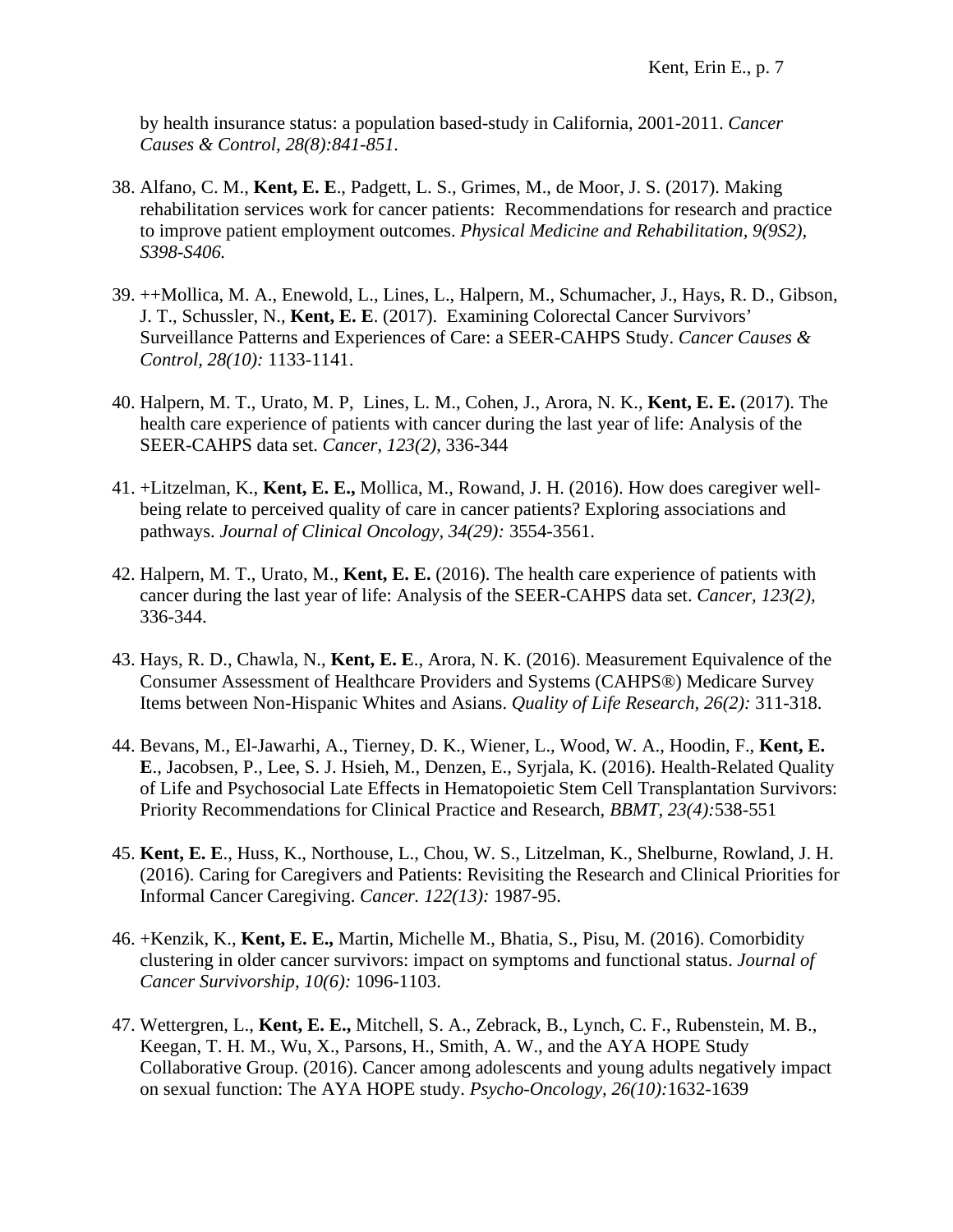- 48. de Moor, J. S., Dowling, E., Ekwueme, D. U., Guy, G. P., Rodriguez, J., Virgo, K. S., Han, X., **Kent, E. E**., Li, C., Litzelman, K., McNeel, T. S., Liu, B., Yabroff, K. R. (2016). Employment implications of informal cancer caregiving. *Journal of Cancer Survivorship, 9(9S2):*S398-S406
- 49. Banegas, M. P., Guy, G. P., de Moor, J. S., Ekwueme, D. U., Virgo, K. S., **Kent, E. E**., Nutt, S., Rechis, R., Zheng, Z., Yabroff, K. R. (2016). Financial Hardship among Working-age Cancer Survivors: Medical Debt and Bankruptcy. *Health Affairs, 35(1):* 54-61.
- 50. **Kent, E. E.,** Malinoff, R., Rozjabek, H. M., Ambs, A., Clauser, S. B., Topor, M. A., Yuan, G., Burroughs, J., Rodgers, A. B., DeMichele, K. (2016). Revisiting the SEER-MHOS Data Resource for patient -reported outcomes surveillance in older cancer patients and survivors. *Journal of the American Geriatrics Society 64(1):* 186-92.
- 51. +Warner, E., **Kent, E. E**., Trevino, K., Parsons, H., Kirchoff, A. (2016). A systematic review of research related to the social relationships and health-related quality of life among adolescents and young adults with cancer. *Cancer, 122(7):*1029-3.
- 52. Yabroff, K. R., Dowling, E. C., Guy, G. P., Banegas, M., Davidoff, A., Han, X., Virgo, K. S., McNeel, T. S., Chawla, N., Blanch-Hartigan, D., **Kent, E. E**., Rodriguez, J. L., de Moor, J. S., Zheng, Z., Jemal, A., Ekwueme, D. U. (2016). Financial Hardship Associated with Cancer in the United States: Findings from a Population-Based Sample of Adult Cancer Survivors. *Journal of Clinical Oncology, 34(3):* 259-67.
- 53. Parsons, H. M., Harlan, L. C., Schmidt, S., Keegan, T. H. M., Lynch, C. F., **Kent, E. E.,** Wu, X. C., Schwartz, S. M., Chu, R. L., Keel, G., Smith, A. W., and the AYA HOPE Collaborative Group. (2015). Who Treats Adolescents and Young Adults with Cancer? A Report from the AYA HOPE Study. *Journal of Adolescent and Young Adult Oncology, 4(3):* 141-150.
- 54. **Kent, E. E.**, Mitchell, S. A., Castro, K.., DeWalt, D., Kaluzny, A., Hautala, J., Grad, O., Ballard-Barbash, R. McCaskill-Stevens, W., Kramer, B. S., Clauser, S. B (2015). Moving cancer care delivery research into the community setting: building the evidence to support practice change. *Journal of Clinical Oncology, 33(24),* 2705-11.
- 55. +Litzelman, K., **Kent, E. E.,** Rowand, J. H. (2015). Social factors in informal cancer caregivers: The interrelationships among social stressors, relationship quality, and family functioning in the CanCORS data set. *Cancer, 122(2)*:278-86
- 56. +Taber, J., Klein, W., Ferrer, R. A., **Kent, E. E.,** Harris, P. (2015). Optimism and spontaneous self-affirmation are associated with lower likelihood of cognitive impairment and greater positive affect among cancer survivors. *Annals of Behavioral Medicine, 50(2)*:198-209.
- 57. **Kent, E. E**., Breen, N., Lewis, D., de Moor, J. S., Smith, A. W., Seibel, N. L. (2015). Trends in survival disparities among adolescents and young adults with non-Hodgkin lymphoma. *Cancer Causes & Control, 26(8)*:1153-62.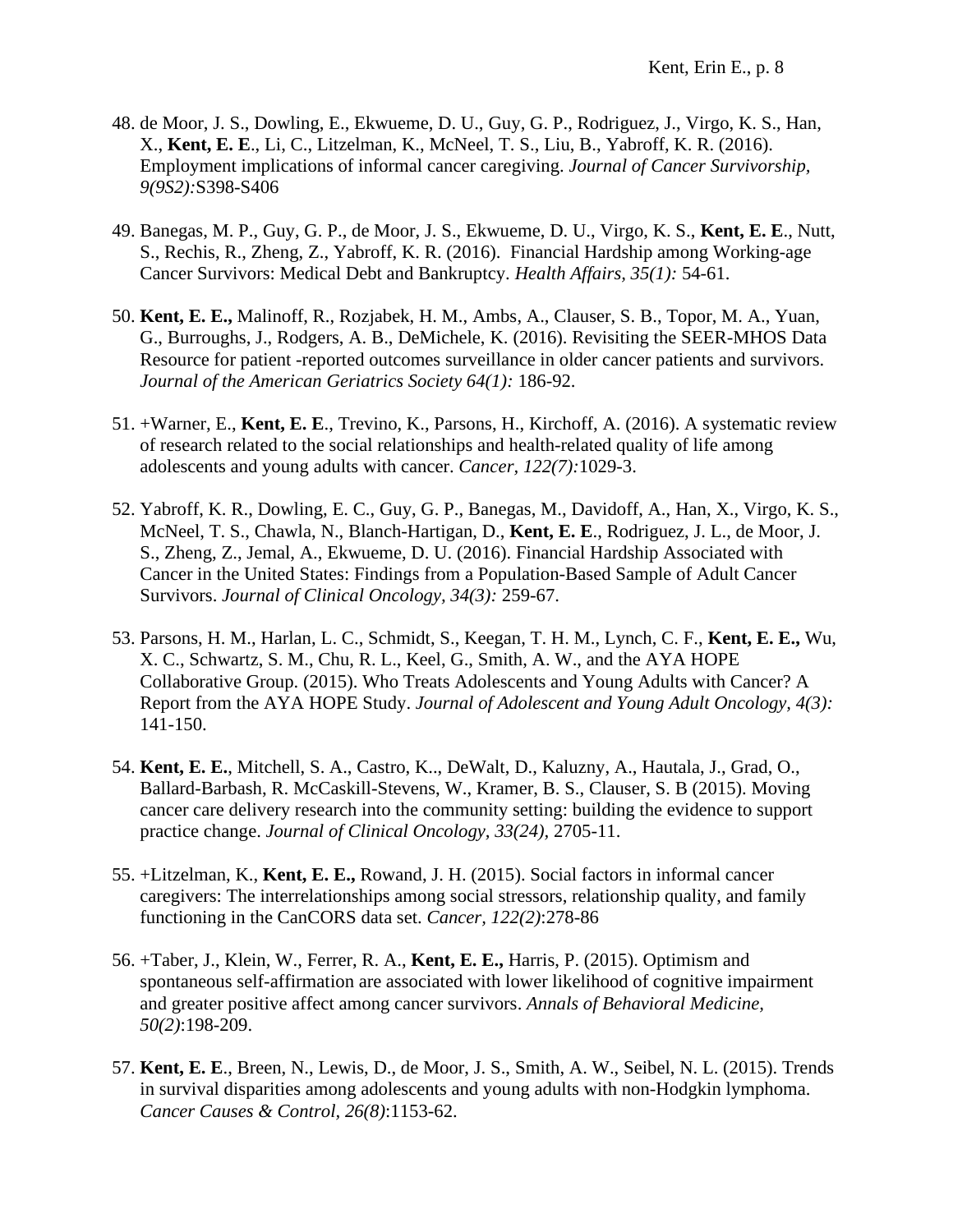- 58. **Kent, E. E.,** Prestin, A., Gaysynsky, A., Galica, K., Rinker, R., Graff, K., Chou, W. S. (2015). "Obesity is the new major cause of cancer": connections between obesity and cancer on Facebook and Twitter. *Journal of Cancer Education, 31(3)*:453-9
- 59. Deziel, N. C., Colt, J. S., **Kent, E. E**., Gunier, R. B., Reynolds, P., Booth, B., Metayer, C., Ward, M. H., (2015). Associations between Self-Reported Pest Treatments and Pesticide Concentrations in Carpet Dust. *Environmental Health 14(1),* 27 pp.
- 60. de Moor, J. S., Alfano, C. M., Breen, N., **Kent, E. E.,** Rowland, J. (2015). Applying evidence from economic evaluations to translate cancer survivorship research into care. *Journal of Cancer Survivorship. 9(3):*560-6*.*
- 61. DeRouen, M. C., Bellizzi, K. M., Lynch, C., Schwartz, S., Chung, X., Kato, I., Smith, A. W., **Kent, E. E**. (2015). Investigation of the relationship between information needs and impact of control over life among adolescents and young adults with cancer. *Psycho-Oncology 24(9):*1104-15.
- 62. Sohl, S. J., Borowski, L. A., **Kent, E. E.,** Smith, A. W., Oakley-Girvan, I., Rothman, R., Arora, N. K., (2014). Cancer survivor's disclosure of complementary health approaches to physicians: the role of patient-centered communication. *Cancer 121(6):* 900-907.
- 63. Palmer, N. R. A., **Kent, E. E**., Forsythe, L. P., Arora N. K., Rowland, J. H., Aziz, N. M., Blanch-Hartigan, D., Weaver, K. E. (2014). Racial and ethnic disparities in patient-provider communication, quality of care, and patient empowerment among long-term cancer survivors. *Journal of Clinical Oncology 32(36):* 4087-94.
- 64. **Kent, E. E**., Mitchell, S. A., Smith, A. W., Clauser, S. B., Ambs, A., & Hays, R. D. (2015). Health-related quality of life in older adult survivors of selected cancers: data from the SEER-MHOS linked data resource. *Cancer, 121(5):* 758-65.
- 65. Leach, C. R., Weaver, K., Aziz, N., Alfano, C. M., Bellizzi, K., **Kent, E. E**., Forsythe, L. P. (2014). The complex health profile of long-term cancer survivors: prevalence and predictors of comorbid conditions. *Journal of Cancer Survivorship 9(2):* 239-51.
- 66. Han, X., Lin, C. C., Forsythe, L. P., Li, C., de Moor, J. S., Rodriguez, J. L., **Kent. E. E**. (2014). Serious psychological distress is associated with higher health care utilization and total medical expenditures in cancer survivors in the U.S. *Cancer 121(4):* 614-22.
- 67. Parsons, H. M., Harlan, L. C., Schmidt, S. S., **Kent, E. E.**, Lynch, C. F., Smith, A. W., Keegan, T. H. M. and the AYA HOPE Collaborative. (2014). Young and uninsured: insurance patterns of recently diagnosed adolescent and young adult (AYA) cancer survivors. *Cancer, 120(15):*2352-60.
- 68. Forsythe, L. P., Alfano, C. M., **Kent, E. E.,** Weaver, K. E., Bellizzi, K. M., Rowland, J. H. (2014). Social support in cancer survivors: individual differences and associations with follow-up care experiences. *Psycho-Oncology 23(7):* 788-96.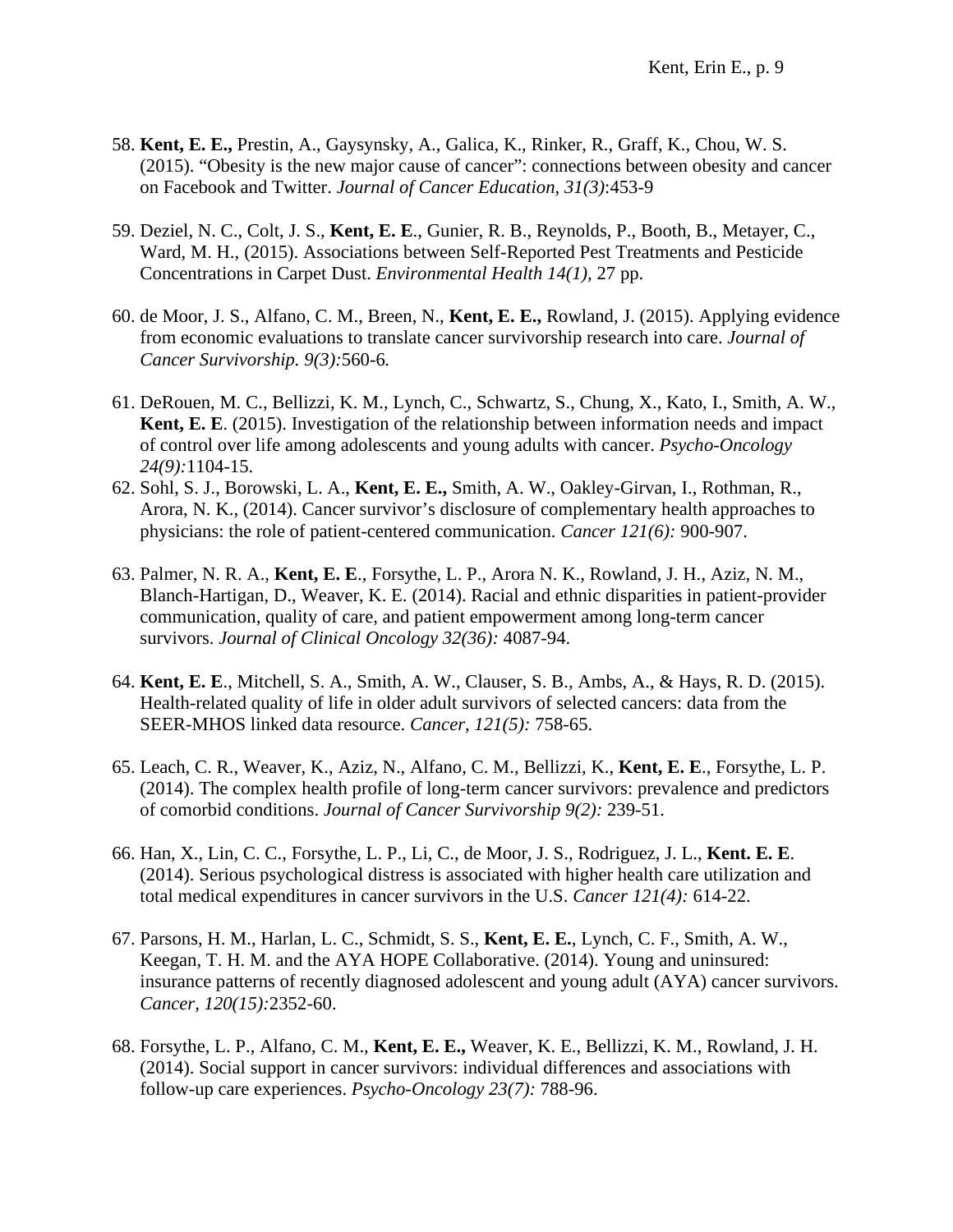- 69. +Grigsby, T. J., **Kent, E. E.,** Montoya, M. J., Sender, L. S., Morris, R. A., Ziogas, A., Anton-Culver, H. (2014). Attitudes toward cancer treatment trial participation in young adult cancer survivors and college students. *Journal of Adolescent and Young Adult Oncology, 3(1),* 20- 27.
- 70. Zebrack, B., **Kent, E. E**., Keegan, T. M., Kato, I., Smith, A. W., and the AYA HOPE Study Collaborative Group. (2014). Cancer Sucks, and Other Ponderings by Adolescent and Young Adult Cancer Survivors. *Journal of Psychosocial Oncology, 32(1),* 1-15*.*
- 71. +Sohl, S. J., Weaver, K. E., Birdee, G., **Kent, E. E**., Danhauer, S. C., Hamilton, A. S. (2014). Characteristics associated with the use of complementary health approaches among longterm cancer survivors. *Journal of Supportive Care in Cancer, 22(4),* 927-36*.*
- 72. **Kent, E. E.,** Arora, N. K., Mitchell, S., Oakely-Girvan, I. (2014). The importance of symptom surveillance during follow-up care of leukemia, bladder, and colorectal cancer survivors. *Journal of Supportive Care in Cancer, 22(1),* 163-72.

*.*

- 73. Forsythe, L. P., Parry, C., Alfano, C. M., **Kent, E. E**., Leach, C. R., Haggstrom, D. A., Ganz, P. A., Aziz, N., Rowland, J. H. (2013). Use of Survivorship Care Plans in the United States: Associations with Survivorship Care. *Journal of the National Cancer Institute, 05(20),* 1579- 87*.*
- 74. **Kent, E. E.,** Forsythe, L. P., Yabroff, K. R., Weaver, K. E., de Moor, J. S., Rodriguez, J. L., Rowland, J. H. (2013). Are survivors who report cancer-related financial problems more likely to forgo or delay medical care? *Cancer 119(20):* 3710-7.
- 75. **Kent, E. E.,** Alfano, C. M., Wilder Smith, A., Bernstein, L., McTiernan, A., Baumgartner, K. B., Ballard-Barbash, R., (2013). The Roles of Support Seeking and Race/Ethnicity in Posttraumatic Growth Among Breast Cancer Survivors. *Journal of Psychosocial Oncology, 31(4),* 393-412.
- 76. Buchanan, N., King, J. B., Rodriguez, J. L., White, A., Trivers, K. F., Forsythe, L. P., **Kent, E. E**., Rowland, J. H., Sabatino, S. A. (2013). Changes among US Cancer Survivors: Comparing Demographic, Diagnostic, and Health Care Findings from the 1992 and 2010 National Health Interview Surveys. *ISRN Oncology,* Jun 16;2013:238017
- 77. Parry, C., **Kent, E. E.,** Forsythe, L. P., Alfano, C. M., Rowland, J. H. (2013). Can't See the Forest for the Care Plan: A Call to Revisit the Context of Care Planning. *Journal of Clinical Oncology, 31(21)*, 2651-3.
- 78. Rowland, J. H., **Kent, E. E**., Forsythe, L. P., Loge, J. H., Hjorth, L., Glaser, A., Fosså, S. D. (2013). Cancer survivorship in Europe and the United States: where have we been, where are we going, and what can we learn from each other? *Cancer, 119 S11:*2094-108.
- 79. **Kent, E. E.,** Wilder Smith, A., Keegan, T. H. M., Lynch, C. F., Kato, I., Wu, X., Schwartz, S., Hamilton, A. (2013). Talking About Cancer and Meeting Peer Survivors: Social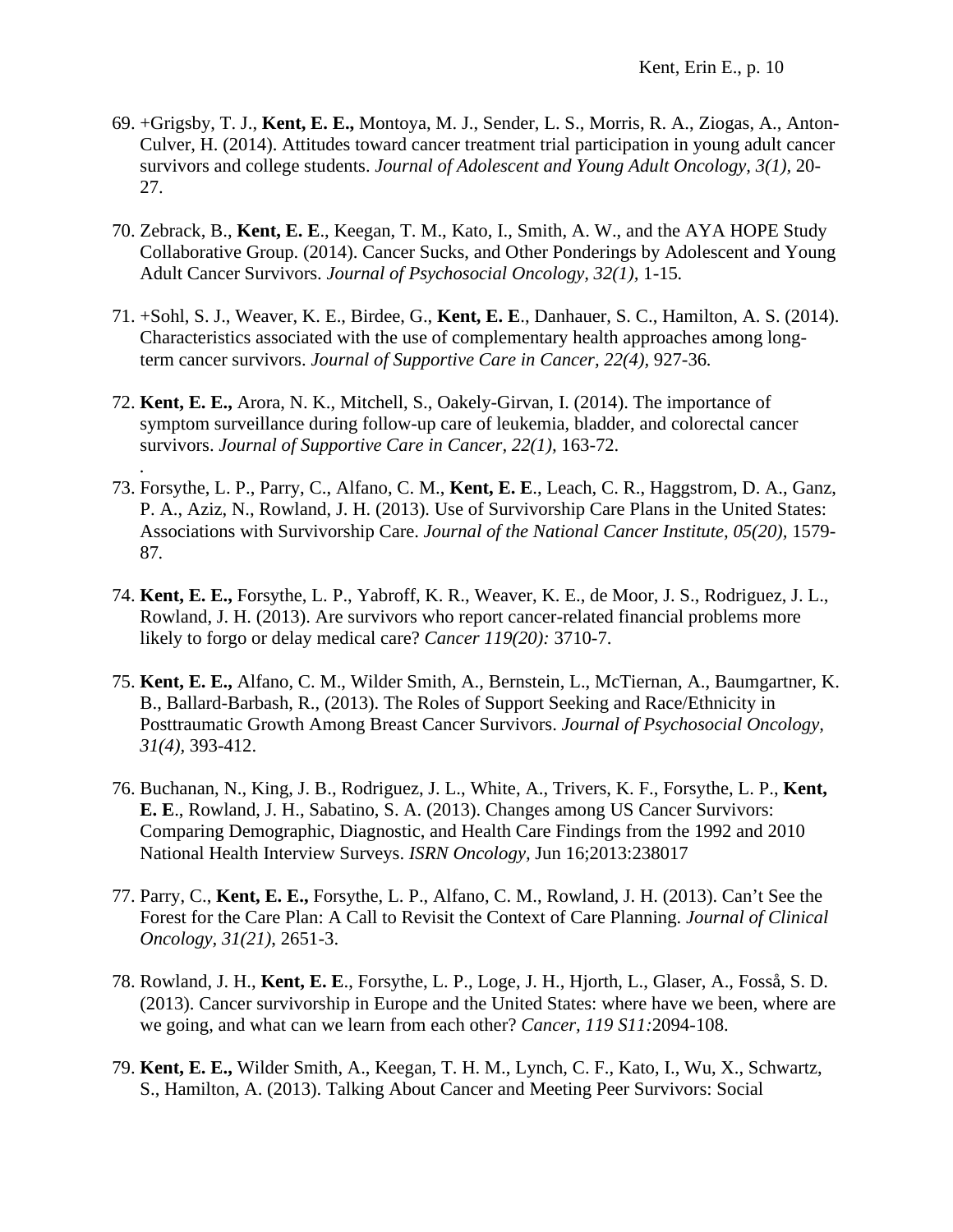Information Needs of Adolescents and Young Adults Diagnosed with Cancer. *Journal of Adolescent and Young Adult Oncology, 2(2),* 44-5.

- 80. Forsythe, L. P., **Kent, E. E**., Weaver, K. E., Buchanan, N., Hawkins, N., Rodriguez, J. L., Ryerson, A. B., Rowland, J. H. (2013). Receipt of psychosocial care among cancer survivors in the United States. *Journal of Clinical Oncology,* 31 (16), 1961-9.
- 81. de Moor, J. S., Mariotto, A. B., Parry, C., Alfano, C. M., Padgett, L., **Kent, E. E**., Forsythe, L. P., Scoppa, S., Hachey, M., Rowland, J. H. (2013). Cancer Survivors in the United States: Prevalence across the Survivorship Trajectory and Implications for Care. *Cancer Epidemiology Biomarkers & Prevention 22(4)*, 561-70.
- 82. Smith, A. W., Parsons, H. M., **Kent, E. E**., Bellizzi, K., Zebrack, B., Keel, G., Lynch, C., Rubenstein, M., Keegan, T. M., & the AYA HOPE Study Collaborative Group. (2013). Unmet Support Service Needs and Health-Related Quality of Life among Adolescents and Young Adults with Cancer: The AYA HOPE Study. *Frontiers in Pediatric Oncology,* doi: 10.3389/fonc.2013.00075.
- 83. **Kent, E. E.,** Arora, N., Rowland, J. H., Bellizi, K., Forsythe, L. P., Oakley-Girvan, A., Hamilton, A., Beckjord, E., Aziz, N., (2012). Health information needs and information selfefficacy in a diverse population of long-term cancer survivors. *Patient Education and Counseling 89(2),* 345-52.
- 84. **Kent, E. E**., Sender, L. S., Morris, R. A., Grigsby, T. J., Montoya, M. J., Ziogas, A., Anton-Culver, H. (2012). Multilevel socioeconomic effects on quality of life in adolescent and young adult survivors of leukemia and lymphoma. *Quality of Life Research.*
- 85. **Kent, E. E**.,\* Forsythe, L. P.,\* Gadalla, S.,\* Gibson, T.,\* Hamilton, J. G.,\* Heckman-Stoddard, B.,\* Lai, G.,\* Lin, Shih-Wen,\* Luhn, P.\* Faupel-Badger, J., (2012.) Enhancing networking and teaching opportunities within a cancer prevention and control curriculum. (\*Denotes co-first-author). *Journal of Cancer Education. 27(3):*428-35.
- 86. Keegan, T. H. M., Lichtensztajn, D. Y., Kato, I., **Kent, E. E.,** Wu, X. C., Hamilton, A. S., Zebrack, B., Bellizzi, K. M., Wilder Smith, A., and the AYA HOPE Study Collaborative Group. (2012). Unmet adolescent and young adult cancer survivor's information and service needs: A population-based cancer registry study*. Journal of Cancer Survivorship.*
- 87. **Kent, E. E**., Parry, C., Sender, L. S., Montoya, M. J., Morris, R. A., Anton-Culver, H. (2012). "I'm too young for this": adolescent and young adults' perspectives on cancer survivorship. *Journal of Psychosocial Oncology 30(2):* 260-79.
- 88. Parry, C., **Kent, E. E**., Mariotto, A. B., Alfano, C. M., Rowland, J. H. (2011). Cancer survivors: a booming population. *Cancer Epidemiology Biomarkers Prevention, 20(10):*1996-2005*.*
- 89. Abdullah, M. M., Ly, A. R., Goldberg, W. A., Clarke-Stewart, K. A., Dudgeon, J. V., Mull, C. G., Chan, T. J., **Kent, E. E.,** Mason, A. Z., Ericson, J. E. (2011). Heavy metal in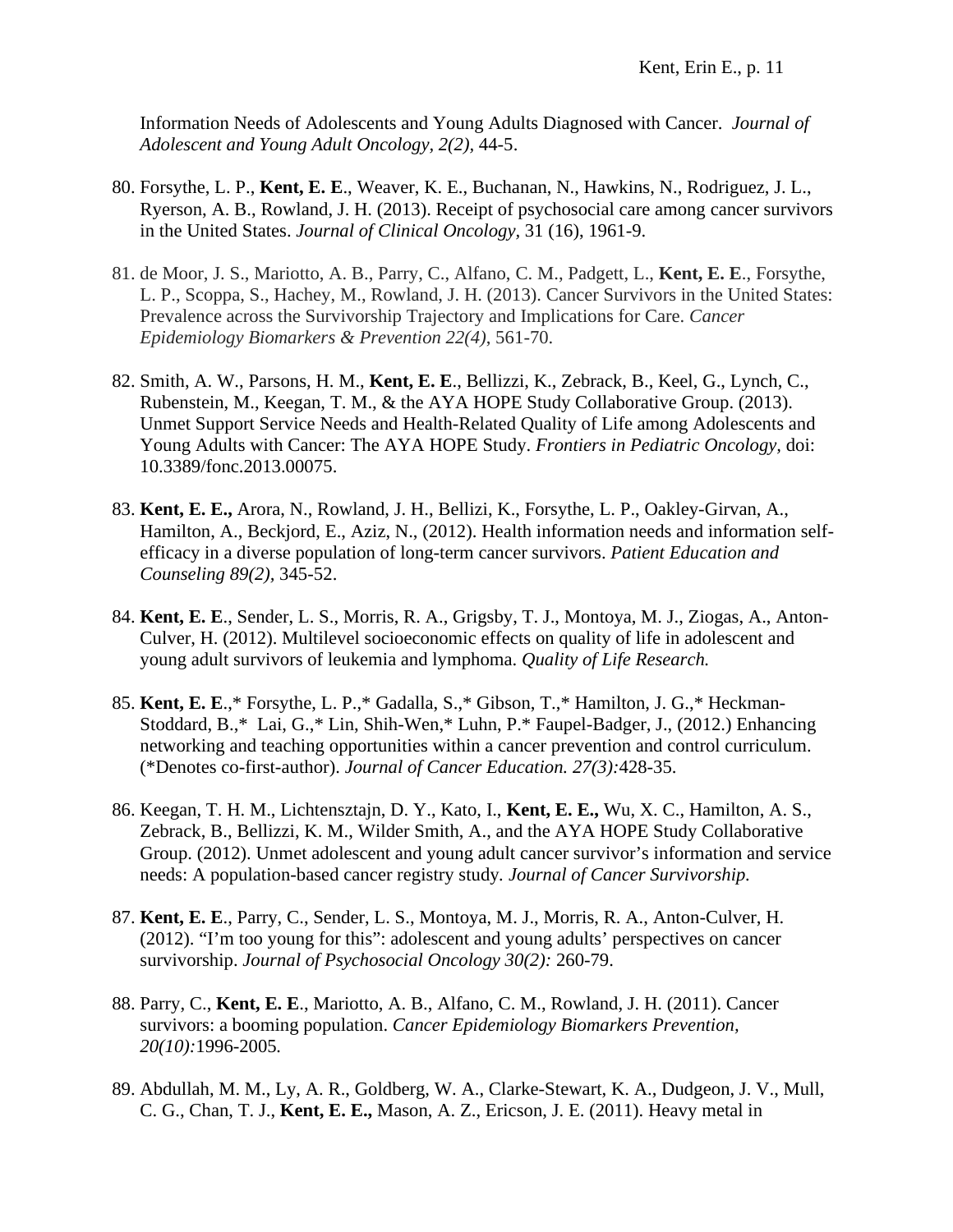children's tooth enamel: related to autism and disruptive behaviors? *Journal of Autism and Developmental Disorders, 42(6):*929-36.

- 90. Montoya, M. J., & **Kent, E. E.** (2011) Dialogical action: from community-based to community-driven action research. *Qualitative Health Research, 21(7),* 1000-11.
- 91. **Kent, E. E.**, Morris, R. A., Largent, J. A., Ziogas, A., Sender, L. S., & Anton-Culver, H. (2010). Socioeconomic impacts on survival differ by race/ethnicity in adolescents and young adults with non-Hodgkin's lymphoma. *Journal of Cancer Epidemiology, 2010:*824691.
- 92. Montoya, M. J., & **Kent, E. E.** (2010) Commentary. Re: Albain et al., Racial disparities in cancer survival among randomized clinical trials patients of the Southwest Oncology Group. *Journal of the National Cancer Institute, 102,* 277-8*.*
- 93. **Kent, E. E.**, Sender, L., Largent, J., & Anton-Culver, H. (2009). Leukemia survival in children, adolescents, and young adults: influence of socioeconomic status and other demographic factors. *Cancer Causes & Control, 20,* 1409-20.
- 94. Link, N. J., Maurer, E., Largent, J., **Kent, E. E.**, Morris, R. A., Sender, L. S., & Anton-Culver, H. (2009). Kids, Adolescents, and Young Adults Cancer (KAYAC) Study; a methodologic approach in cancer epidemiology research. *Journal of Cancer Epidemiology,*  Article ID 354257, 7 pages, 2009.
- 95. **Kent, E. E.,** Mazzoil, M., McCulloch, S. D., & Defran, R. H. (2008). Group characteristics and social affiliation patterns of bottlenose dolphins (*Tursiops truncatus*) inhabiting the Indian River Lagoon, Florida. *Florida Scientist, 71*, 149-68.
- 96. Turbow D., **Kent, E. E.**, & Jiang, S. C. (2007). Web-based investigation of water associated illness for marine recreational waters. *Environmental Research, 106(1),* 101-9.

## **MANUSCRIPTS ACCEPTED/IN PRESS**

- 97. Buckenmaier, S.,+ Mollica, M. A., **Kent, E. E.,** Freedman, A., de Moor, J. S. (In press). Sources of information on multi-marker tumor panel tests sought by oncologists. *Journal of Cancer Education.*
- 98. Feder, S. L., Canavan, M. E., Wang, S., **Kent, E. E**., Kapo, J., Presley C., Ross, J., Davidoff, A. J. (In press). Patterns of opioid prescribing among Medicare Advantage beneficiaries with pain and cardiopulmonary conditions. *Journal of Palliative Medicine.*
- 99. de Moor, J. S., **Kent, E. E.,** McNeel, T. S., Swanberg, J., Tracy, K., Banegas, M., Virgo, K., Han, Z., Qin, J., Yabroff, Y. R. (In Press). Employment Outcomes among Cancer Survivors in the United States: Implications for Cancer Care Delivery. *Journal of the National Cancer Institute.*
- 100. **Kent, E. E**. (In Press). Time to recognize and support emerging adult caregivers in public health. *American Journal of Public Health.*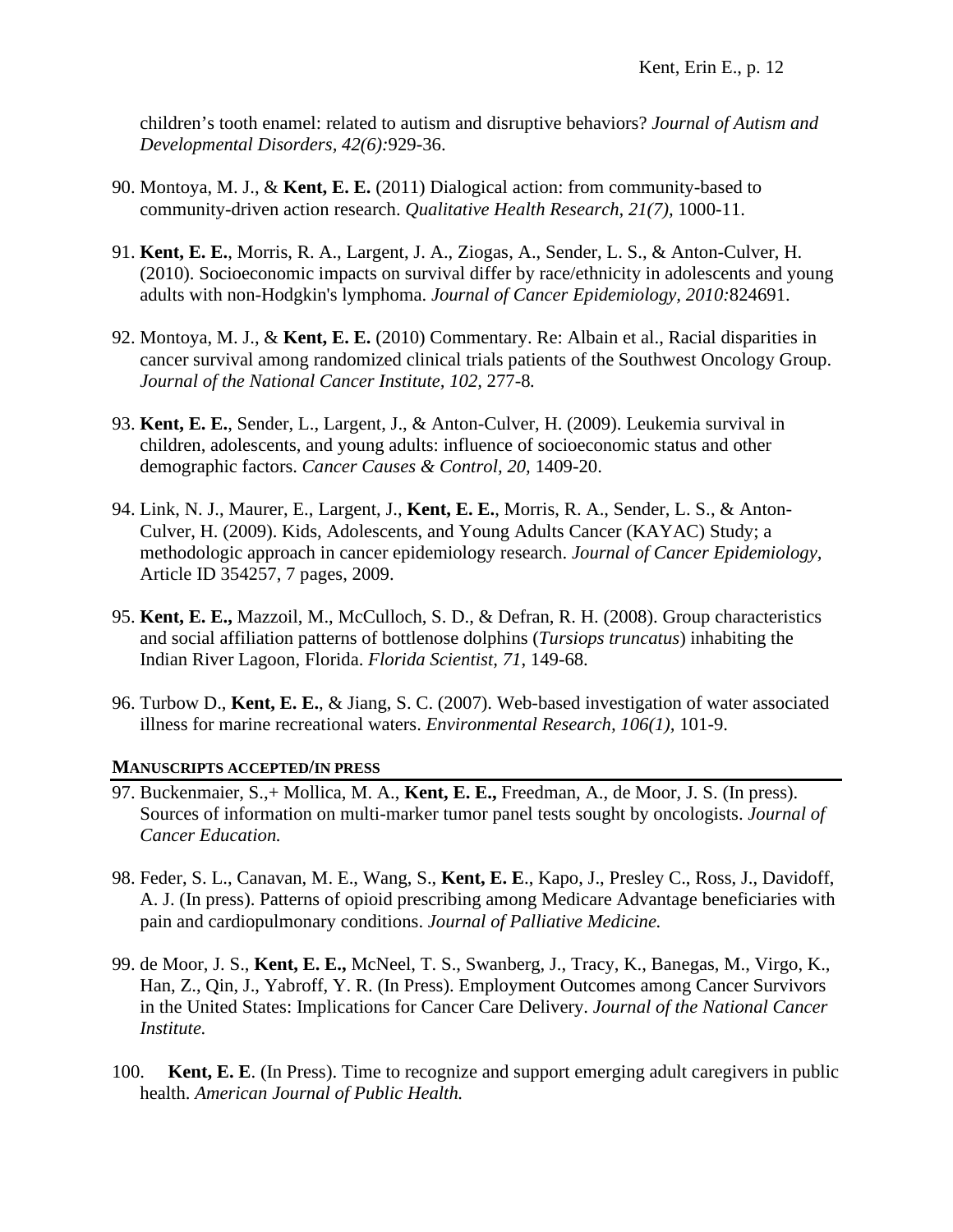- 101. Halpern, M., Lines, L., Mollica, M. A., **Kent, E. E.** (In Press). Associations between Shared Care and Patient Experiences among Older Cancer Survivors. *Journal of Cancer Survivorship.*
- 102. Thomas, T. H., Campbell, G. B., Lee, Y. J., Roberge, M. C., **Kent, E. E.,** Steel, J. L., Posluzny, D. M., Arida, J. A., Belcher, S. M., Sherwood, P. R., Donovan, H. S. (In Press). Priorities to Improve Cancer Caregiving: Report of a Caregiver Stakeholder Workshop. *Supportive Care in Cancer.*
- 103. Johnston, E., Currie, E., Chen, Y., **Kent, E. E**., Ornstein, K. A., Bhatia, S., Dionne-Odom, J. N., Rosenberg, A. (In Press). Palliative Care Knowledge and Characteristics in Caregivers of Chronically Ill Children. *J Hosp Palliat Nurs.*
- 104. Moss, J. L., Pinto, C., Mama, S. K., Rincon, M., **Kent, E. E**., Yu, M., Cronin, K. A. (In Press). Cancer-related differences in health-related quality of life: Patterns for rural versus urban older adults. *Quality of Life Research.*

### **MANUSCRIPTS UNDER REVIEW**

- 1. Adjei, B. A., White, D. P., McCarthy, S., Priede, L., Baker, M., **Kent, E. E.,** Weaver, S. J., Geiger, A. M. (Under Review). Opportunities for Cancer Healthcare Disparities and Care Delivery Research: An Analysis of the NCI Healthcare Delivery Research Program Portfolio.
- 2. Chou, W. S., Falisi, A. L., Gaysynsky, A., Peterson, E., Mollica, M. A., Ferrer, R. A., Castro, K., Huang, G., **Kent, E. E**. (Under Review). Goals of care in cancer clinical trials: Perspectives of multidisciplinary providers.
- 3. Mohan, C. S.+, Rotter, J. S., Tan, H., **Kent, E. E.,** Samuel, C., Nielsen, M., Smith, A. B. (Under Review). The Association between Patient Experience and Healthcare Outcomes Using SEER-CAHPS Patient Experience and Outcomes in Cancer.
- 4. Gallicchio, L., **Kent, E. E.,** Mangold, K., Gaysynksy, A., Hesse, B. (Under Review). Feasibility of Collecting Patient Generated Health Data (PGHD) to Enhance Cancer Registry Data Collection.
- 5. Nightingale, C., Sterba, K., McLouth, L., **Kent, E. E.,** Dressler, E., Adonizio, C., Weaver, K. E. (Under Review). Caregiver Engagement Practices in the National Cancer Institute Clinical Oncology Research Program (NCORP) Settings: Implications for Research to Advance the Field.
- 6. Lines, L. M., Cohen, J., Kirschner, J., Halpern, M. T., **Kent, E. E**., Mollica, M. A. (Under Review). Random survival forests using linked data to measure illness burden among individuals before or after a cancer diagnosis: development and internal validation of the SEER-CAHPS Illness Burden Index.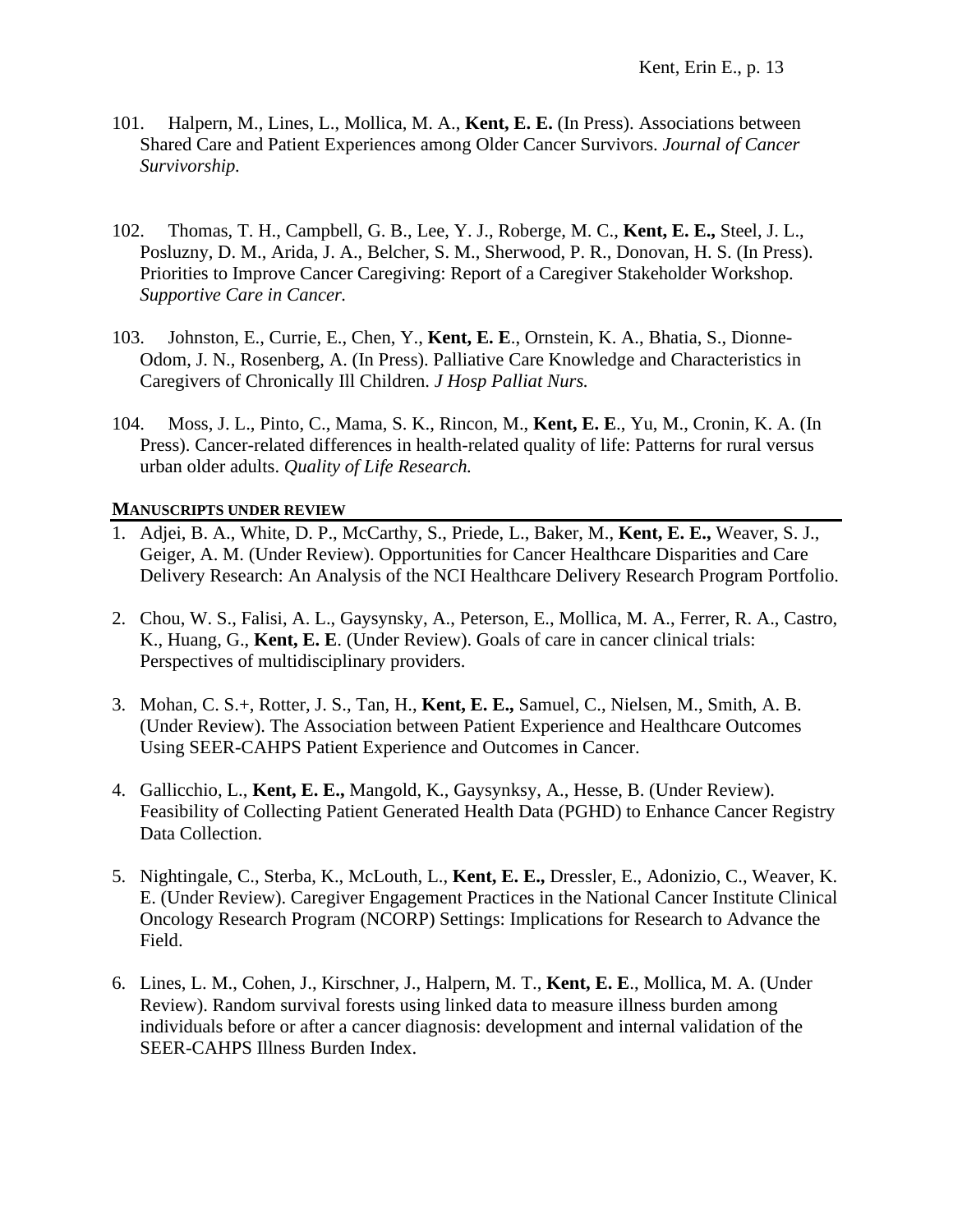- 7. Lines, L. M., Cohen, J., Kirschner, J., Halpern, M. T., **Kent, E. E**., Mollica, M. A. (Under Review). Associations between illness burden and care experiences among Medicare Beneficiaries with cancer.
- 8. +Secinti, E., Lewson, A. B., Wu, W., **Kent, E. E**., Mosher, C. E. (Under Review). Health-Related Quality of Life: A Comparative Analysis of Cancer, Dementia, Diabetes, and COPD/Emphysema Caregivers and Non-Caregivers, 2015-2018 BRFSS.
- 9. +Biddell, C. B., Spees, L. P., Smith, J. S., Brewer, N. T., Des Marais, A. C., Sanusi, B. O. Hudgens, M. G., Barclay, L., Doughty, S., **Kent, E. E**., Wheeler, S. B.. (Under Review). Perceived Financial Barriers to Cervical Cancer Screening and Associated Cost Burden Among Low-income, Under-screened Women in MyBodyMyTest-3 Study
- 10. +Leiser, J., Byrnes, M., Mitchell, S. A., **Kent, E. E.**, Siembida, E. J., Somers, T., Arem, H. (Under Review). Prevalence and predictors of vitality/fatigue among breast, prostate and colorectal cancer survivors in the SEER-MHOS dataset.
- 11. Borsky, A., Kato, E., Zuvekas, S., Soni, A., **Kent, E. E**., de Moor, J. S., Ngo-Metzger, Q. (Under Review). Understanding How Caregivers Affect Mental Health Needs of Cancer Survivors.

### **MANUSCRIPTS IN PREPARATION**

- 1. ++Qian, Y., **Kent, E. E.** Exploring effects of gender on mental health among American cancer caregivers: results from 2015-2018 Behavioral Risk Factor Surveillance System Study
- 2. Bellizzi, K., **Kent, E. E.,** Mitchell, S. A., Mohile, S., Smith, A. W. (In Prep). Predicting quality of life and mortality using patient reported geriatric assessment domains for older adults with cancer.

## **SCIENTIFIC PRESENTATIONS**

- 1. ++Qian, Y., **Kent, E. E.** Exploring effects of gender on mental health among American cancer caregivers: results from 2015-2018 Behavioral Risk Factor Surveillance System Study. Submitted.
- 2. Brooks, D., Cannady, R., Dionne-Odom, J. N., **Kent, E. E.,** Loscalzo, M. J. (2020). COVID-19 and Cancer ECHO Series: American Cancer Society. Facilitator .August 19, September 2, September 16.<http://pressroom.cancer.org/COVIDcaregiver2020>
- 3. Mollica, M. A., Buckenmaier, S. S., Halpern, M. T., McNeel, T. S., Weaver S., Doose, M., **Kent, E. E.** (Submitted). Perceptions of care coordination among older adult cancer survivors: A SEER-CAHPS study. Submitted to the American Society of Clinical Oncology Quality of Care Symposium, September, 2020.
- 4. **Kent, E. E.,** Park, E. M., Reblin, M. (Submitted). Electronic health information use among rural and urban caregivers. Presentation submitted to the Gerontological Society of America annual meeting, November 4-8.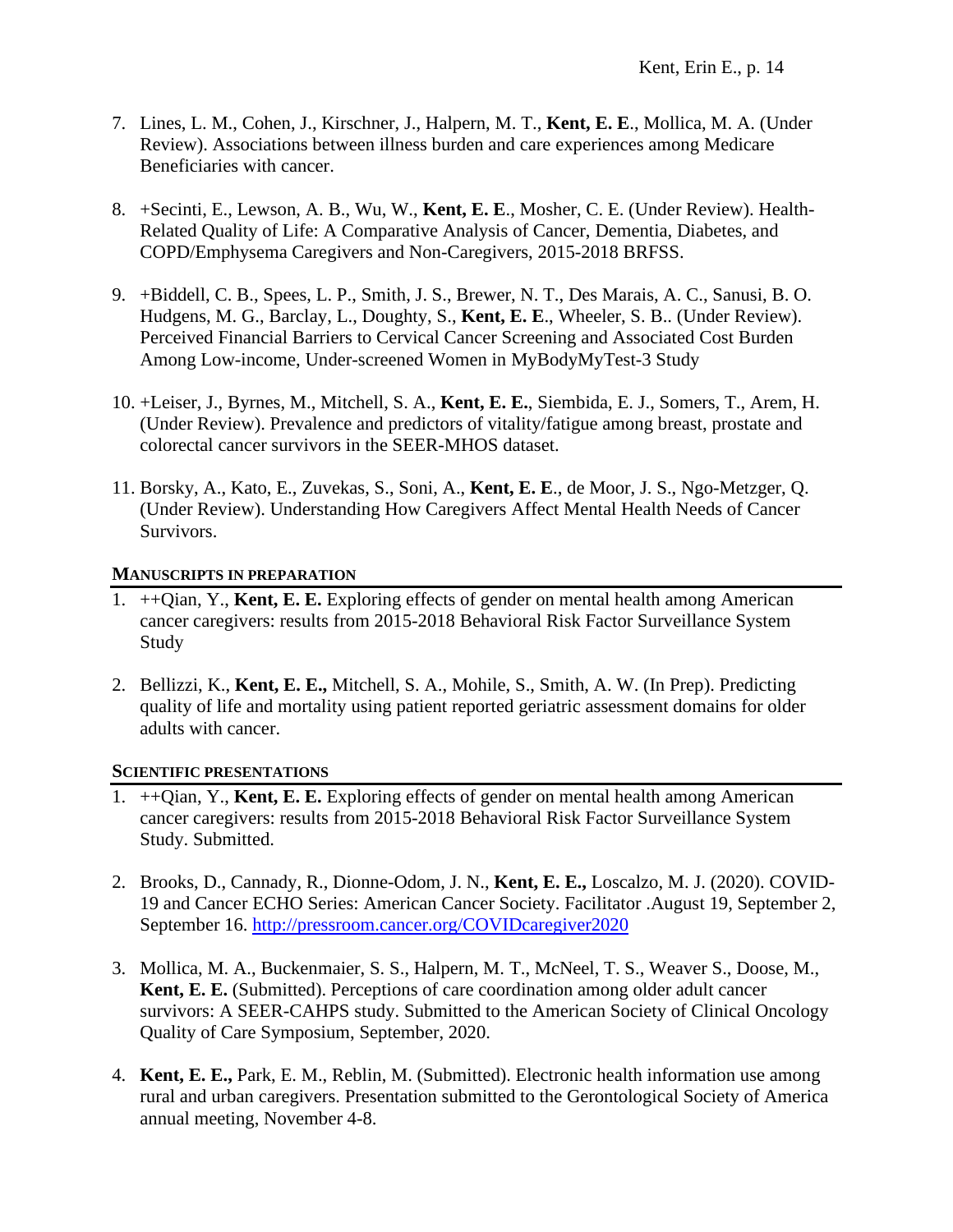- 5. **Kent, E. E.,** Park, E. M., Mollica, M. A., Dionne-Odom, J. N. (2020). Rural/urban differences in clinical care task learning preferences. RAPiD Poster Presentation planned for the American Academy of Hospice and Palliative Medicine State of the Science Inaugural Meeting. San Diego, CA, March 21. *Presentation canceled due to COVID-19.*
- 6. **Kent, E. E.** (2020). The juggle is real: Beyond intervention development to the integration of family caregivers in cancer care delivery. Invited talk given to the Inaugural Cancer and Caregiving Research Conference and Caregiver Workshop, University of Pittsburgh. February 13-14.
- 7. Langer, S., Porter, L., Badr, H., **Kent, E. E**. (2019), Research in cancer caregiving: themes, gaps, challenges, and opportunities. Society for Behavioral Medicine Behavior Change Grand Rounds, Webinar, September 12, 2019.
- 8. ++Bhandari, N. R. Kamel, M. H., **Kent, E. E**., McAdam-Marx, C., Ounpraseuth, S. T., Tilford, J. M., Payakachat, N. (2019). Prognostic Value of Health-related Quality of Life on Overall Survival in Older Americans With Kidney Cancer: A Population-based Cohort Study. Poster presented at the International Society of Pharmacoeconomics and Outcomes annual conference, May 18-22, New Orleans, LA.
- 9. **Kent, E. E**. Innovative Translational Research Approaches to Enhance Cancer Caregivers' Health – Discussant. (2019). Podium presentation at the American Psychosocial Oncology Society meeting, March 2, Atlanta, GA.
- 10. **Kent, E. E**., Mollica, M. A., Dionne-Odom, J. N., Ornstein, K., Jensen, R., Chou, W. S., Smith, A.W. Associations of instrumental support with psychological distress in adults serving as caregivers. (2019). Podium presentation at the American Psychosocial Oncology Society meeting, March 2, Atlanta, GA.
- 11. **Kent, E. E**. State of the (Couple's) Union: a review of interventions for couples coping with cancer. (2019). Podium presentation at the American Psychosocial Oncology Society meeting, February 27, Atlanta, GA.
- 12. Kapo, J., Canavan, M., Presley, C. J., Wang, S., Sheinfeld, E., Feder, S., **Kent, E. E.,** Davidoff, A. J. (2018). Undertreated emotional distress in older adults with cancer. Poster presented at the Palliative and Supportive Care in Oncology Symposium, November 15, San Diego, CA.
- 13. **Kent, E. E.** (2018). Caregiver Health. Invited Lecture for Cancer Epidemiology: Survivorship and Outcomes (EPID 771, Instructor: Dr. Hazel Nichols), Fall, 2018. November 13, Chapel Hill, NC.
- 14. Presley, C. J., Kapo, J. Wang, S., Canavan, M., Sheinfeld, E., Feder, S., **Kent, E., E.,** Davidoff, A. J. (2018). Undertreated pain among older adults with and without cancer: what part D claims can tell us. Poster presented at the ASCO Quality of Care Symposium, September 28, Phoenix, AZ.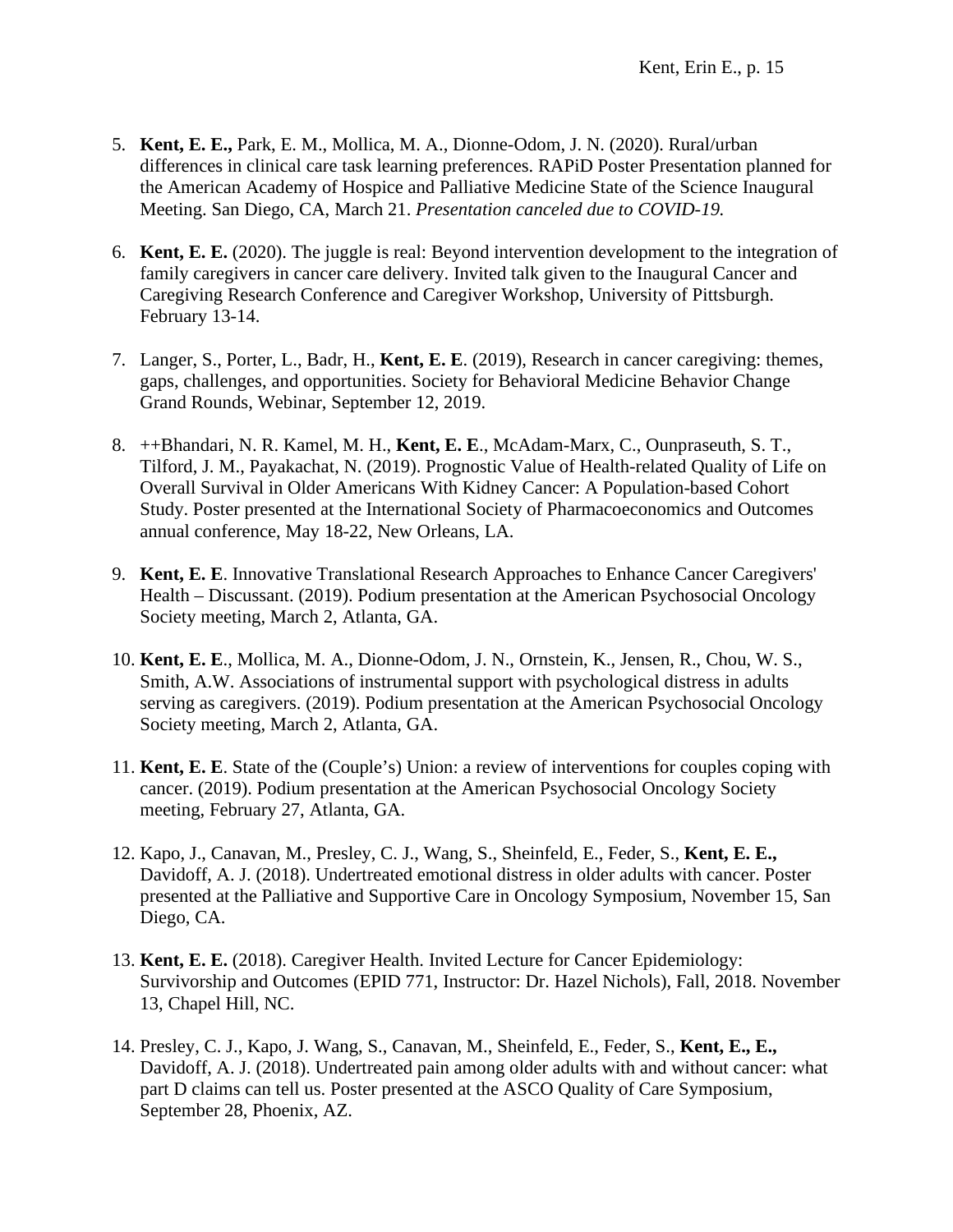- 15. **Kent, E. E.,** Mollica, M. A., Klabunde, C., Arora, N. K., Elliott, M., McNeel, T. S., Smith, A. W. (2018). Examining the relative influence of multimorbidity on variations in older cancer patients' experiences with care. Poster presented at the ASCO Quality of Care Symposium, September 28, Phoenix, AZ.
- 16. **Kent, E. E**. (2018). It's a family affair: progress and challenges in cancer caregiving research. Invited seminar given to the University of North Carolina Cancer Outcomes Breakfast Series, NC, September 25.
- 17. **Kent, E. E**. & Longacre, M. (2018). Cancer Caregiving in the U. S.: Highlighting Older Adult Caregivers. Conference presentation given at Washington, DC, July 16.
- 18. **Kent, E. E**. (2018). Caregiving for Adolescents and Young Adults with Cancer. Invited presentation given at the North Carolina Adolescent and Young Adult Symposium, Chapel Hill, NC, April 27.
- 19. **Kent, E. E.** (2018). Leveraging data and measurement resources to monitor and improve health outcomes and care delivery for cancer patients. Invited presentation given at the 21<sup>st</sup> Century Cures Southeast Conference, March 23.
- 20. **Kent, E. E**. (2017). Progress and challenges in cancer caregiving. Invited presentation given Wake Forest School of Medicine, November 27.
- 21. Badr, H. & **Kent E. E**. (2017). The Nuts and Bolts of Developing, Testing, & Implementing Dyadic Interventions for Cancer Patients & Their Informal Caregivers. Pre-conference Workshop at Society of Behavioral Medicine Annual Meeting. March 28-April 1, San Diego, CA.
- 22. Blake K.D., Jackson D., Gaysynsky A., **Kent E. E.,** Chawla N., Blanch-Hartigan D, Rutten L. F. Health-Related Self-Efficacy: The Role of Social Support in Cancer, Disability, and Multimorbidity (2017). Poster presentation at Society of Behavioral Medicine Annual Meeting. March 28-April 1, San Diego, CA.
- 23. Sterba, K. & **Kent, E. E.** (2017). Special Interest Group Breakfast: Survivorship & Health Outcomes/Comparative Effectiveness Research SIG Title: Cancer Caregiving: Moving Beyond Patient‐ to Family‐Centered Outcomes Research. American Society of Preventive Oncology annual meeting, March 11-14, Seattle, WA.
- 24. **Kent, E. E**., Lines, L., Gaillot, S., Schussler, N. C., Halpern, M., Mollica, M. A., Rincon, M. S., Smith, A. W. (2017). Measuring cancer care experiences: introducing SEER-CAHPS. Poster presentation at the ASCO Quality Care Symposium, Orlando, FL, March 3-5.
- 25. Cannady, R. S., & **Kent, E. E.** (2017) Cancer caregiving across the lifespan. Symposium at the American Psychosocial Oncology Society meeting. February 15-18, Orlando, FL.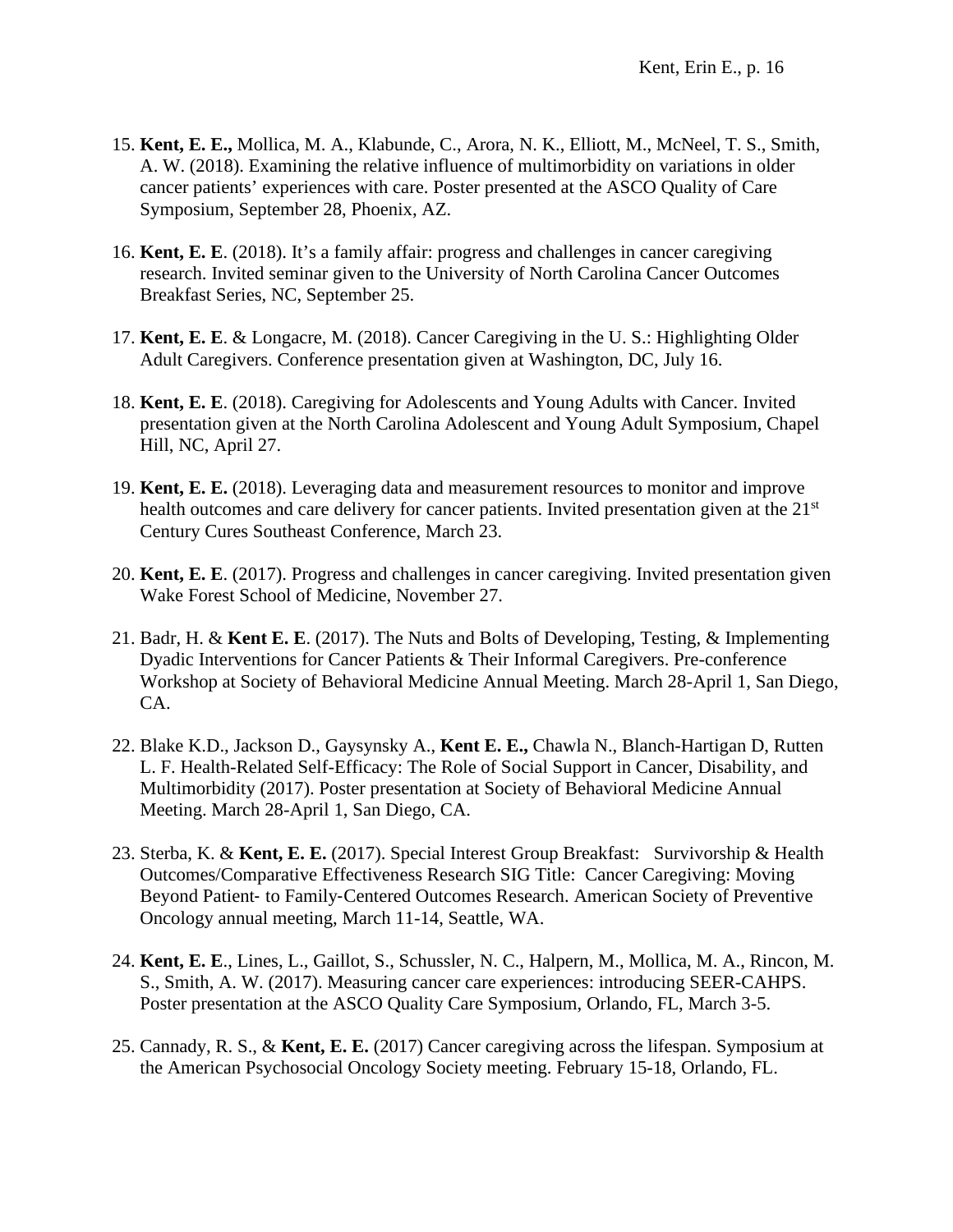- 26. Lines, L., Halpern, M., Urato, M., Cohen, J., Schussler, N., Gaillot, S., **Kent, E. E.** (2016). Introducing a new cancer registry-survey data linkage to measure patient experience: SEER-CAHPS. Poster presentation at the American Public Health Association Conference, Denver, CO, October 31- April 3.
- 27. **Kent, E. E.,** Longacre, M., Weber-Raley, L., Whiting, G. C., Hunt, G. (2016). Cancer vs. non-cancer caregivers: an analysis of communication needs from the 2015 Caregivers in the U.S. Study. Podium presentation at the Palliative Care in Oncology Symposium, San Francisco, CA, September 9.
- 28. **Kent, E. E.,** Ferrer, R. A., Mollica, M. A., Huang, G., Falisi, A., Chou, W. S. (2016). What does "palliative care" mean? Diverse definitions from cancer care providers. Poster presentation at the Palliative Care in Oncology Symposium, San Francisco, CA, September 9.
- 29. Mollica, M., Lines, L., Halpern, M., Ramirez, E., Schumacher, J., Chawla, N., Wilder Smith, A., **Kent, E. E.** (2016). Patient experiences of cancer care: Scoping review, future directions, and introductions of a new data resource: Surveillance Epidemiology and End Results-Consumer Assessment of Healthcare Providers and Systems (SEER-CAHPS). Poster presentation at the Academy Health Annual Research Meeting, Boston, MA. June 27.
- 30. Halpern, M. T., Urato, M., Schwartz, M., **Kent, E. E.** (2016). Medical Care Ratings among Cancer Survivors near End-of-Life. Poster presentation at the Academy Health Annual Research Meeting, Boston, MA. June 25.
- 31. **Kent, E. E.,** Cannady, R. S. (2016). Co-Chair of Breakout Session: Cancer Caregiving: Challenges and Solutions for a Changing Landscape. 8<sup>th</sup> Biennial Cancer Survivorship Research Conference, Washington, DC, June 16-17.
- 32. **Kent, E. E.,** Davidoff, A. J., Virgo, K. S., McNeel, T. S., Coughlan, D., de Moor, J. S., Ekwueme, D. U., Han, X., Guy Jr., G. P., Dowling, E., Banegas, M., Yabroff, K. R. (2016). Underemployment among cancer survivors: an analysis of Medical Expenditure Panel Survey data. 8<sup>th</sup> Biennial Cancer Survivorship Research Conference, Washington, DC, June 16-17.
- 33. Halpern, M. T., Urato, M., Schwartz, M., **Kent, E. E**. (2016). Healthcare Ratings among Older Cancer Survivors. -Poster presentation at the American Society for Clinical Oncology, Chicago, IL, June 6, 2016.
- 34. **Kent, E. E.** (2016). Discussant: Symposium 25, Cancer caregiver experiences across the care continuum: from diagnosis through bereavement.  $37<sup>th</sup>$  Meeting of the Society for Behavioral Medicine, Washington, DC, March 30-April 2.
- 35. **Kent, E. E.,** Mollica, M., Gaillot, S., Halpern, M., Hays, R. D., Topor, M. A., Lines, L., Yuan, G., Smith, A. W. (2016). Cancer registry-survey data linkages to measure patientcentered quality of care: SEER-MHOS and SEER-CAHPS. Poster presentation at the ASCO Quality Care Symposium, Phoenix, AZ, February 26-27.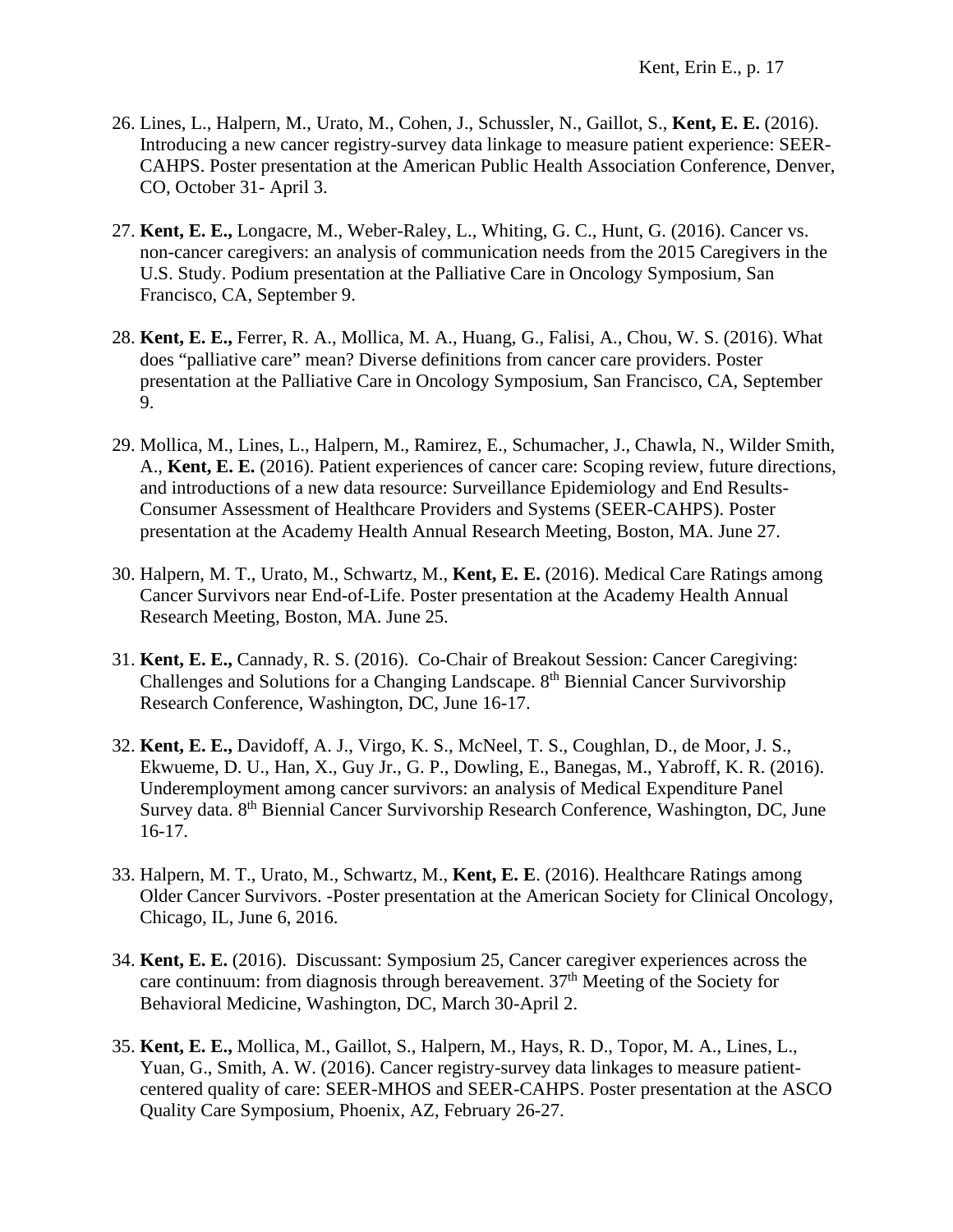- 36. Hays, R. D., Chawla, N., **Kent, E. E.,** Arora, N. K. (2016). Measurement equivalence of the Consumer Assessment of Healthcare Providers and Systems (CAHPS) Medicare survey items between non-Hispanic whites and Asians. Poster presentation at the ASCO Quality Care Symposium, Phoenix, AZ, February 26-27.
- 37. Kenzik, K. M., **Kent, E. E.,** Martin, M. Y., Bhatia, S., Pisu, M. (2016). Chronic condition clustering, symptom prevalence and functional impairment in older cancer survivors: a population-based study. Poster presentation at the ASCO Quality Care Symposium, Phoenix, AZ, February 26-27.
- 38. Halpern, M. T., Urato, M., **Kent, E. E.** (2016). Healthcare Satisfaction among Older Cancer Survivors. Poster presentation at the ASCO Cancer Survivorship Conference, San Francisco, CA, January 15-16.
- 39. **Kent, E. E.,** Yuan, G., Topor, M. S., Chawla, N., Gaillot, S., DeMichele, K. (2015). Cancer Registry-Linked Data with Patient-Reported Outcomes and Patient Experiences with Care: an Overview of Findings from the Centers for Medicare & Medicaid and National Cancer Institute SEER-MHOS and SEER-CAHPS Data Resources. Poster presentation at the International Society for Quality of Life Research, Vancouver, BC, Canada, October 22.
- 40. Halpern, M. T., Urato, M., **Kent, E. E.** (presenting) (2015). Healthcare Plan and Provider Ratings among Cancer Survivors. Poster presentation at the Palliative Care in Oncology Symposium, Boston, MA, October 9.
- 41. Litzelman, K., **Kent, E. E.** (presenting), Rowand, J. H. (2015). Health behaviors and coping among informal caregivers of lung and colorectal cancer survivors: Distribution and interrelationships. Poster presentation at the Palliative Care in Oncology Symposium, Boston, MA, October 9.
- 42. Litzelman, K., **Kent, E. E.** (presenting), Rowand, J. H. (2015). Correlates of and interrelationships among social stressors, relationship quality, and family functioning among informal cancer caregivers. Poster presentation at the Palliative Care in Oncology Symposium, Boston, MA, October 9.
- 43. DeRouen, M. C. Parsons, H. M., **Kent, E. E**., Pollock, B. H., Keegan, T. H. M. (2015). Sociodemographic disparities in survival for adolescents and young adults with cancer differ by health insurance status: a population based-study in California, 2001-2011. Poster presentation at 9th Annual UCSF Health Disparities Research Symposium, October 2.
- 44. Halpern, M. T., Urato, M., Schwartz, M., **Kent, E. E.** (2015). Healthcare Plan and Provider Ratings among Cancer Survivors. Poster presentation at the American Society for Clinical Oncology, Chicago, IL, June 2.
- 45. Virgo, K. S., Lin, C. C., Davidoff, A., Guy, G. P., de Moor, J. S., Edwueme, D. U., **Kent, E. E.,** Chawla, N., Yabroff, K. R. (2015). Health Insurance Transitions Among Cancer Survivors and Those with No Cancer History. Poster presentation at the American Society for Clinical Oncology, Chicago, IL, June 2.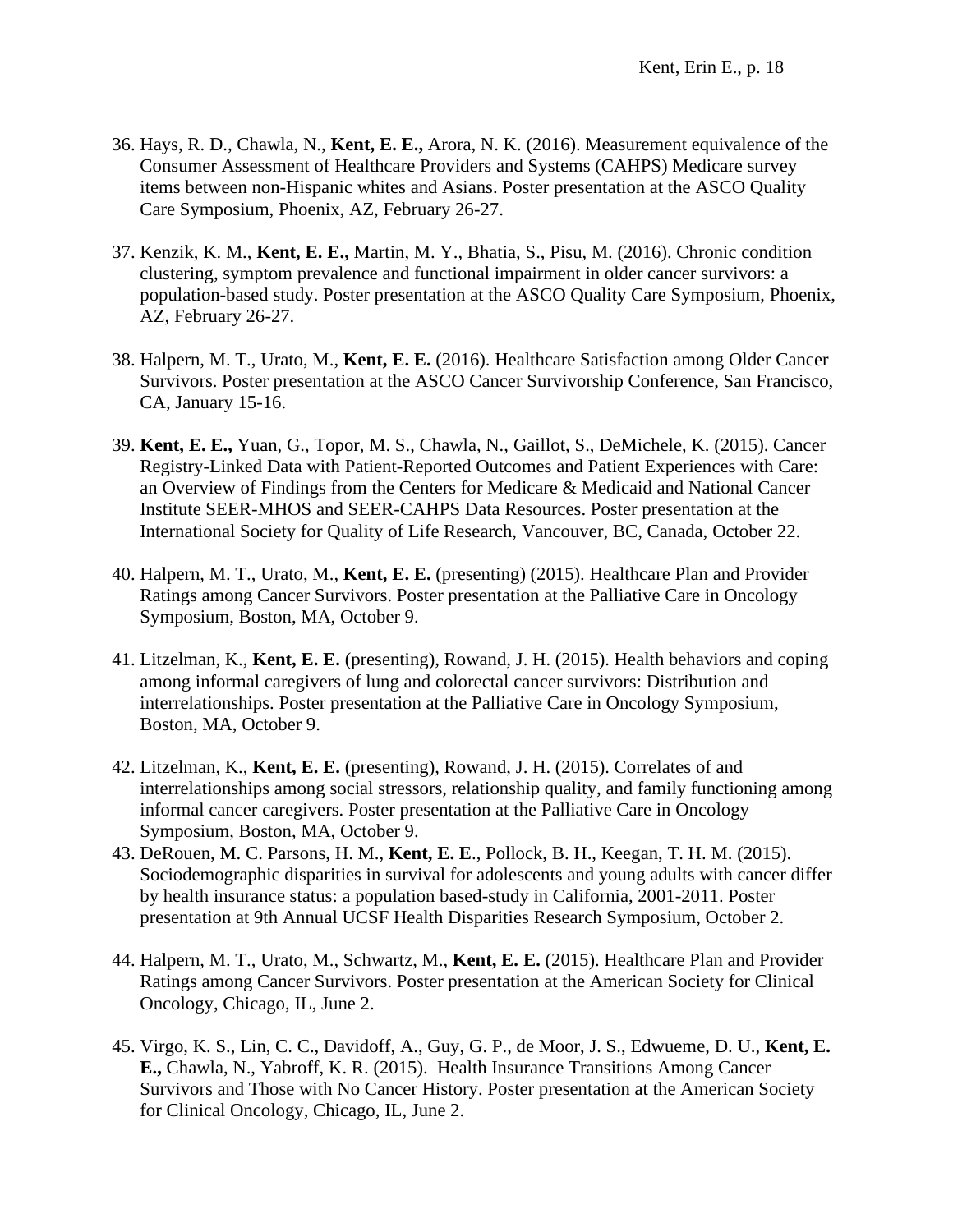- 46. Yabroff, K. R., Dowling, E. C., Guy, G. P., Banegas, M., Davidoff, A., Han, X., Virgo, K. S., McNeel, T. S., Chawla, N., Blanch-Hartigan, D., **Kent, E. E.,** Rodriguez, J. L., de Moor, J. S., Zheng, Z., Jemal, A., Ekwueme, D. U. (2015). Financial Hardship Associated with Cancer in the U.S. Poster presentation at the American Society for Clinical Oncology, Chicago, IL, June 2.
- 47. Chowdury, S. R., de Moor, J., Ekwueme, D., **Kent, E. E.,** Liu, B., Machlin, S., Mirel, L., Nutt, S. Rodriguez, J., Soni, A., Virgo, K. S., Willis, G., B., Wilson, M., Yabroff, K. R. (2015). A Comparison of Surveys Based on Probability Versus Non-Probability Sampling Approaches. Podium presentation at the American Association for Public Opinion Research, Hollywood, FL, May 14-17.
- 48. **Kent, E. E.** 2015. An overview of informal cancer caregiving research funded by NCI. Presentation given at the NCI-NINR workshop, "Caring for Caregivers and Patients: Revisiting the Research and Clinical Priorities for Informal Cancer Caregiving," Rockville, MD, May 4-5.
- 49. Wettergren, L**.**, **Kent, E. E**., Mitchell, S. A., Zebrack, B., Lynch, C. F., Rubenstein, M. B., Keegan, T. H. M., Wu, X-C., Smith, A. W., and the AYA HOPE Study Collaborative Group. Sexual function and reproductive concerns among adolescents and young adults treated for cancer. (2015) Podium presentation at the Society for Behavioral Medicine Annual Meeting, San Antonio, TX, April 22.
- 50. Taber, J. M., Klein, W. M., Ferrer, R. A., **Kent, E. E.,** Harris, P. R. (2015). Associations of spontaneous self-affirmation and optimism with health among cancer survivors. Poster presentation at the Society for Behavioral Medicine Annual Meeting, San Antonio, TX, April 22.
- 51. **Kent, E. E.** (2014). Patient- reported outcome surveillance and geographic variation for older cancer survivors: Using the SEER-MHOS linked data resource. Podium presentation at the American Public Health Association Meeting, New Orleans, LA, November 17.
- 52. **Kent, E. E.,** Davidoff, A., de Moor, J.S., Dowling, E., Ekwueme, D., Guy, G., Han, X., Virgo, K., Yabroff, K. R. (2014). Changes in job characteristics following cancer diagnosis in recently and previously diagnosed survivors: Data from the Medical Expenditures Panel Survey. Podium presentation at the American Public Health Association Meeting, New Orleans, LA, November 17.
- 53. Banegas M.P., Guy G.P., de Moor J.S., Ekwueme D.U., Virgo K.S., Zheng J., **Kent E. E.**, Nutt S., Yabroff K. R. (2014) Medical Debt and Bankruptcy among Working-Age Cancer Survivors in the United States. Poster presentation at the 7th American Association for Cancer Research Conference on The Science of Cancer Health Disparities in Racial/Ethnic Minorities and the Medically Underserved, November 9-14.
- 54. **Kent, E. E**., Malinoff, R., Burroughs, J., Yuan, G., Topor, M., Rozjabek, H., Ambs, A., (2014). Cancer survivorship research in Medicare Advantage Enrollees: The Surveillance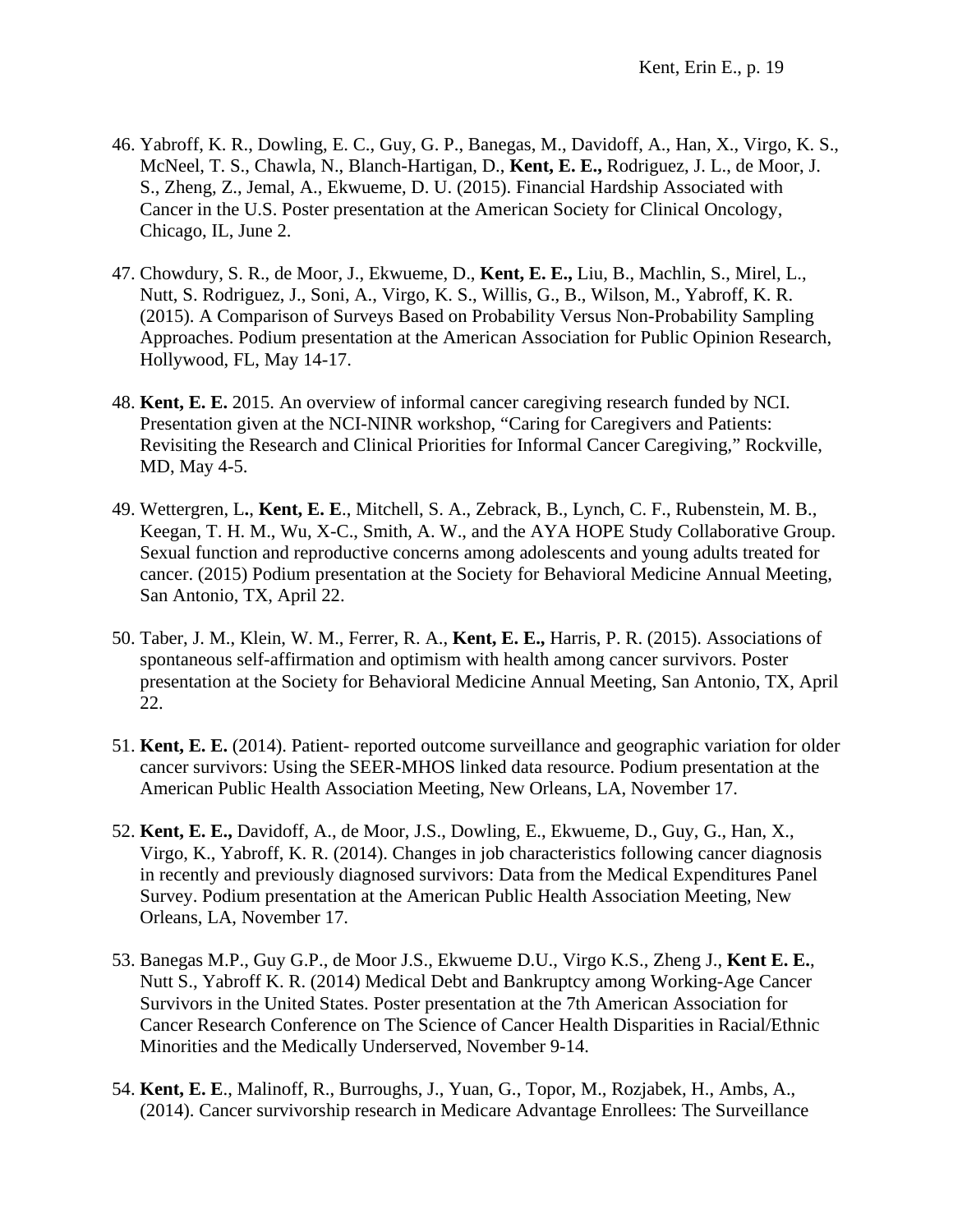Epidemiology and End Results-Medicare Health Outcomes Survey (SEER-MHOS) Linked Dataset. Poster presentation at the Gerontological Society of America Annual Meeting, Washington, DC, November 5-9.

- 55. **Kent, E. E.,** Ambs, A., Forsythe, L. P., Yuan, G., Topor, M. (2014). Using the SEER-MHOS data resource for cancer survivorship research in older survivors. Poster presentation at the 7th Biennial Conference on Cancer Survivorship Research Conference, Atlanta, GA, June 18- 20.
- 56. **Kent, E. E**., Prestin, A., Galica, K., Rinker, R., Graff, K., Gaysynksy, A., Chou, S. W. (2014). "I'd rather be fat and alone than have cancer": cancer and obesity discussions on Facebook and Twitter. Poster presentation at the Society for Behavioral Medicine Annual Meeting, Philadelphia, PA, April 23-26.
- 57. Sohl, S. J., Borowski, L. A., Arora, N. K., **Kent, E. E**., Smith, A. W., Oakley-Girvan, I. Cancer Survivors' Disclosure of Use of Complementary Health Approaches to Physicians: Association with Patient-centered Factors. (2014). Presentation at the Society for Behavioral Medicine Annual Meeting, Philadelphia, PA, April 23-26.
- 58. **Kent, E. E.,** Ambs, A., Mitchell, S. A., Clauser, S. B., Smith, A. W., Hays, R. D. (2013). Health-related quality of life in Medicare beneficiaries with less common cancers: population-based surveillance of patient-reported outcomes using the SEER-MHOS data linkage. Poster presentation at American Public Health Association Annual Meeting, Boston, MA, November 2-6.
- 59. **Kent, E. E.,** Ambs, A., Mitchell, S. A., Clauser, S. B., Smith, A. W., Hays, R. D. (2013). Patient-reported outcomes in Medicare beneficiaries with less common cancers: populationbased surveillance using the SEER-MHOS data linkage. Podium presentation at the International Society for Quality of Life (ISOQOL) Research, Miami, FL, October 9-12. *Withdrawn due to government shutdown.*
- 60. **Kent, E. E.,** Forsythe, L. P., Yabroff, K. R., Weaver, K. E., de Moor, J. S., Rodriguez, J. L., Rowland, J. H. (2013). Are survivors who report cancer-related financial problems more likely to forego or delay medical care? Poster presentation at the Academy Health Annual Research Meeting, Baltimore, MD, June 23-25.
- 61. Sohl, S. J., Weaver, K. E., Birdee, G., **Kent, E. E.,** Danhauer, S. C., & Hamilton, A. S. (2013). Characteristics associated with complementary and alternative medicine use among long-term cancer survivors. Electronic publication of abstracts for the 2013 Annual American Society of Clinical Oncology Meeting, Chicago, IL, May 31-June 4.
- 62. Forsythe, L. P., Parry, C., Alfano, C. M., **Kent, E. E.,** Leach, C. R., Haggstrom, D., Ganz, P., Aziz, N., Rowland, J. H.. (2013). Use of survivorship care plans in the United States: associations with survivorship care. Poster presentation at the Annual Meeting of the American Society of Clinical Oncology, Chicago, IL, May 31-June 4.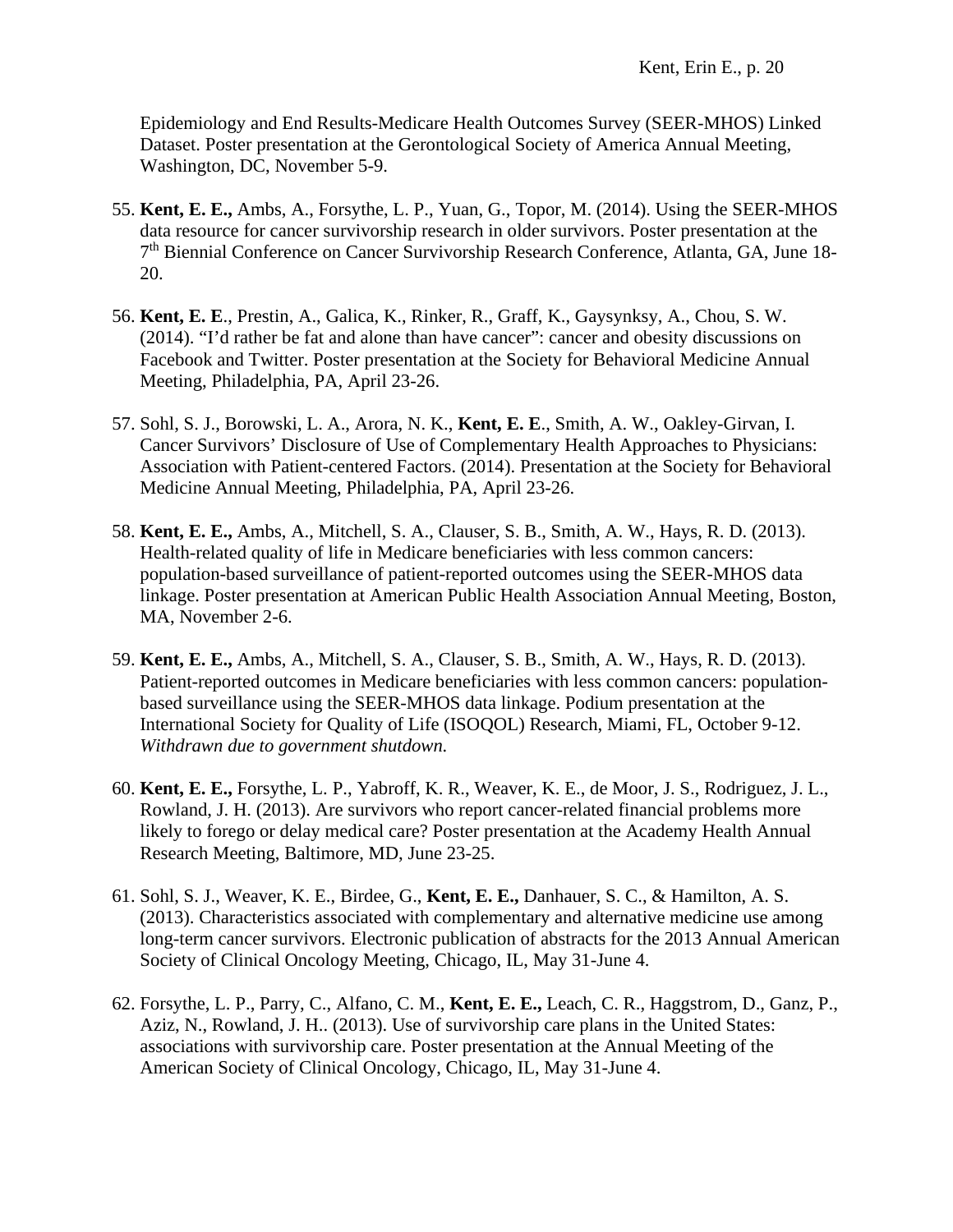- 63. Smith, A. W., **Kent, E. E.,** Chen, V., Keegan, T. M., Lynch, C. F., Zebrack, B., Neale, A. V., Bellizzi, K. M. (2013. Health-Related Quality of Life of Adolescent and Young Adult Cancer Patients in the United States. Podium presentation at the 34th Annual Meeting of the Society for Behavioral Medicine, San Francisco, CA, March 20-23.
- 64. **Kent, E. E.** The SEER-MHOS: A patient-reported outcome surveillance resource. (2013). Presentation at the annual meeting of the National Council on Cancer Control Surveillance, Washington, D.C., February 27-28.
- 65. Palmer, N. Weaver, K., **Kent, E. E.,** Forsythe, L. P., Arora, N. K., Aziz, N., Rowland, J. H. (2012). Racial-Ethnic Disparities in Patient-Provider Communication and Overall Perceptions of Follow-up Care Quality among Adult Cancer Survivors. Poster presented at the 5<sup>th</sup> American Association for Cancer Research Cancer Health Disparities Conference, San Diego, CA, October 27-30.
- 66. **Kent, E. E.,** Mitchell, S. A., Oakley-Girvan, I., Arora, N. K., (2012). Symptom reporting and symptom management among cancer survivors with colorectal cancer, bladder cancer, and leukemia. Poster presentation at the  $6<sup>th</sup>$  Biennial Conference on Cancer Survivorship, Arlington, VA, June 14-16.
- 67. Forsythe, L. P., **Kent, E. E.,** Weaver, K., Buchanan, N., Hawkins, N., Rodriguez, J. L., Ryerson, A. B., Rowland, J. H. (2012). Receipt of psychosocial care among cancer survivors in the United States. Podium presentation at the  $6<sup>th</sup>$  Biennial Conference on Cancer Survivorship, Arlington, VA, June 14-16.
- 68. **Kent, E. E.,** Alfano, C. M., Smith, A. W., McTiernan, A., Bernstein, L., Baumgartner, K. B., Ballard-Barbash, R. (2012). The relationships between seeking support from healthcare providers and groups, race/ethnicity, and posttraumatic growth in a diverse population of breast cancer survivors. Poster presented at the Society for Behavioral Medicine annual meeting, New Orleans, LA, April 11-14.
- 69. **Kent, E. E.,** (2012). Using epidemiology to address outcomes in cancer survivorship. Invited presentation for the Department of Epidemiology Monthly Seminar Series, University of Texas MD Anderson Cancer Center, Houston, TX, March 8.
- 70. **Kent, E. E.,** Wilder Smith, A., Keegan, T. H. M., Lynch, C. F., Kato, I., Wu, X., Schwartz, S., Hamilton, A. (2012). Social support needs in adolescent and young adults with cancer in the Adolescent and Young Adult Health Outcomes and Patient Experiences (AYA-HOPE) Study. Presentation for the American Psychosocial Oncology Society annual meeting, Miami, FL, February 23-25.
- 71. **Kent, E. E.** (2011). Formatting tables in a Rockville minute: using tools in SAS, Stata, and Excel to make publication-ready tables. Invited presentation for the Cancer Prevention Fellowship Program Study Session, National Cancer Institute, Bethesda, MD, September 28.
- 72. **Kent, E. E.,** Arora, N., Rowland, J. H., Bellizi, K., Aziz, N., Oakley-Girvan, A., Hamilton, A., Beckjord, E., Forsythe, L. (2011) Disparities in health information needs among long-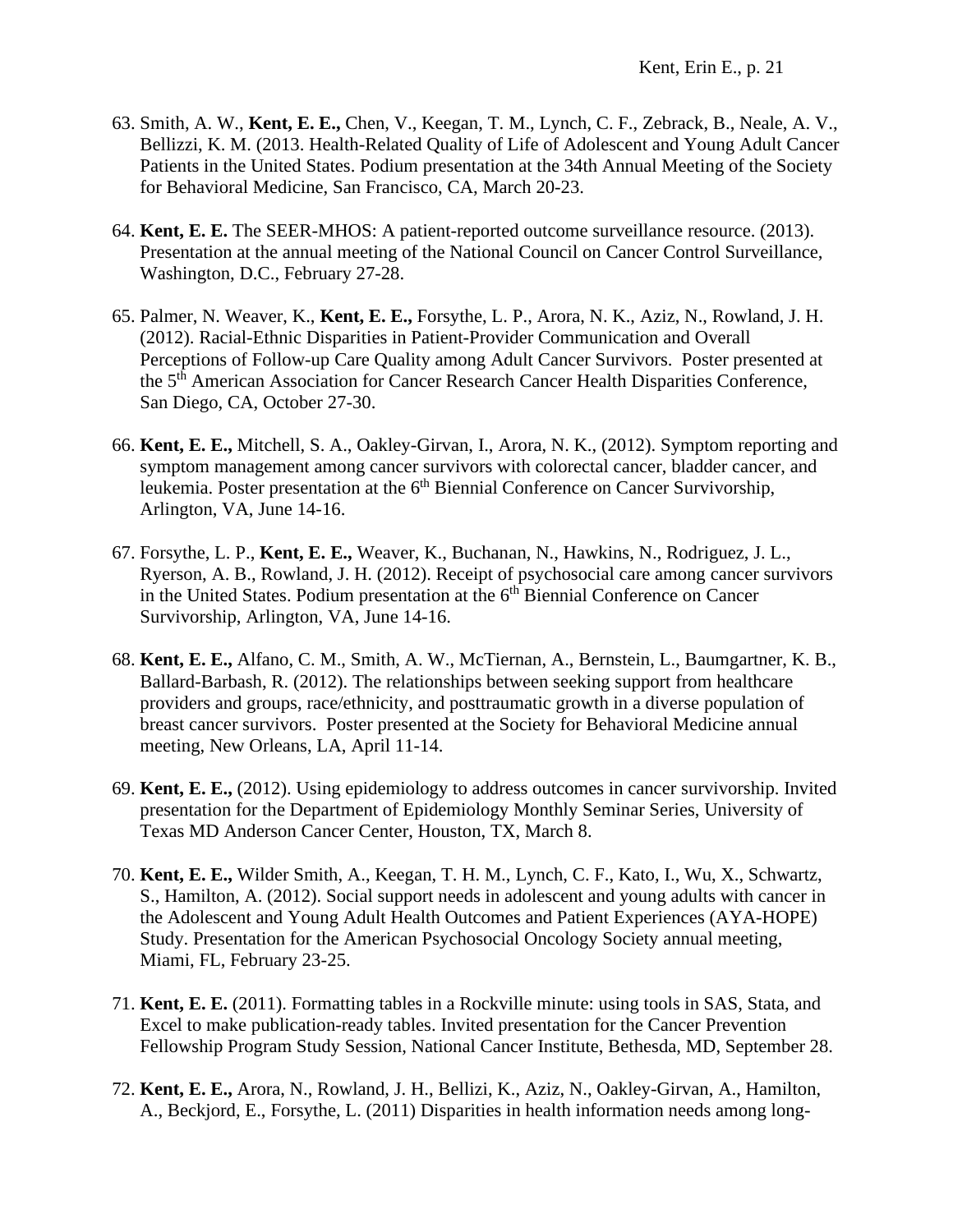term cancer survivors. Poster for the American Association of Cancer Research Science of Cancer Health Disparities Conference, Washington, DC, September 19-21.

- 73. **Kent, E. E.,** Metayer, C., Ward, M. H (presenter)., Gunier, R., Reynolds, P., Buffler, P., Colt, J. S. (2011). Comparison of self-report vs. carpet dust sampling to assess exposure to pesticides in the Northern California Childhood Leukemia Study. Poster for the International Society of Environmental Epidemiology, Barcelona, Spain, September 13-16.
- 74. **Kent, E. E.,** Montoya, M. J., Sender, L. S., Morris, L. S., Ziogas, A., & Anton-Culver, H. A (2011) Comparison of attitudes toward cancer clinical trial participation between adolescents and young adults with leukemia and lymphoma and college students. Poster for the Society for Behavioral Medicine Conference, Washington, DC, April 27-30.
- 75. **Kent, E. E.,** Montoya, M. J., Sender, L. S., Morris, L. S., Ziogas, A., & Anton-Culver, H. (2011). Survivorship perspectives from young adult cancer patients. Poster for the American Psychosocial Oncology Society Conference, Anaheim, CA, February 17-19.
- 76. **Kent, E. E**., (2009). Understanding the unique social determinants of quality of life and research inclusion in young adult cancer survivors. Poster for the American Public Health Association meeting, Philadelphia, PA, November 8-12.
- 77. **Kent, E. E.,** Montoya, M. J., & Sender, L. S. (2009). Adolescents and young adults with cancer: a community redefined. Poster for the American Cancer Society Cancer Lens Conference, Las Vegas, NV, July 28-29.
- 78. **Kent, E. E.,** Morris, R. A., Largent, J. A., Sender, L. S., & Anton-Culver, H. (2009). Socioeconomic disparities in survival varies by race/ethnicity for adolescents and young adults (AYAs) with non-Hodgkin lymphoma. Poster for the 3<sup>rd</sup> International Symposium of Childhood and Adolescent Non-Hodgkin Lymphoma, Frankfurt, Germany, June 11-13.
- 79. **Kent, E. E.,** Morris, R. A., Largent, J. A., Sender, L. S., & Anton-Culver, H. (2009). Socioeconomic influences on survival in adolescents and young adults diagnosed with lymphoma in California. Poster for the American Association for Cancer Research Science of Cancer Health Disparities Conference, Carefree, AZ, February 2-6.
- 80. **Kent, E. E.,** Sender, L. S., & Largent, J. A. (2008). Area vs. individual socioeconomic effects on survival in adolescents and young adults with hematopoietic cancer: a multilevel approach. Poster for the American Public Health Association Annual Meeting, San Diego, CA, October 25-29.
- 81. **Kent, E. E.,** Solares, D., & Montoya, M. (2008). The Community Knowledge Project: Círculos de Acción, Círculos de Salud. Presentation for the American Public Health Association Annual Meeting, San Diego, CA, October 25-29.
- 82. **Kent, E. E.,** Largent, J. A., Sender, L. S., Ansary, A., & Anton-Culver, H. (2008). Survival differences among children, adolescents and young adults with acute lymphoblastic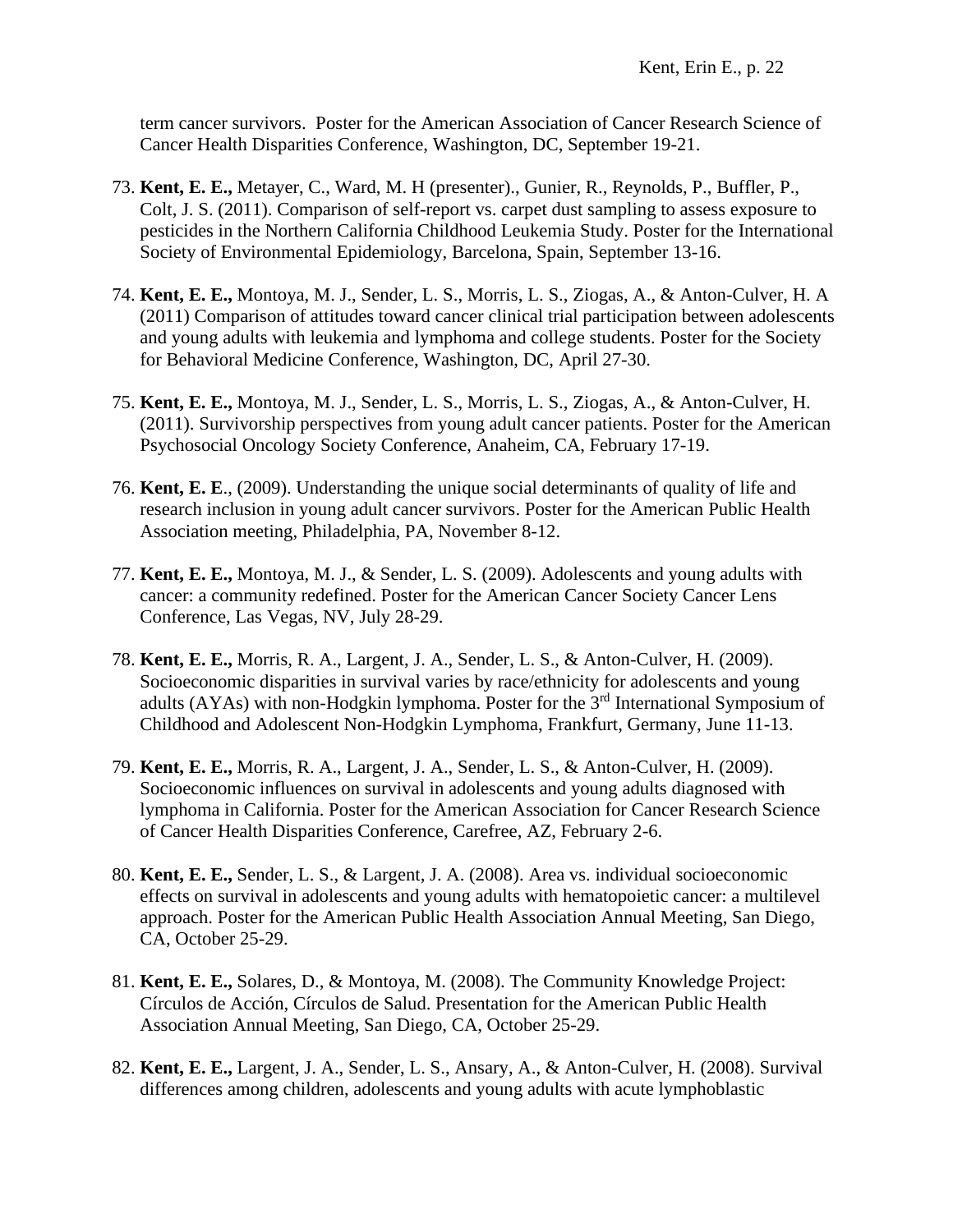leukemia. Poster for the American Association for Cancer Research, San Diego, CA, April 12-16.

- 83. Abdullah, M. M., Ly, A. R., Goldberg, W. A., Clarke-Stewart, K. A., Chan, T., **Kent, E. E.,** Dudgeon, J., Spence, M. A., & Ericson, J. E. (2008). The Tooth Fairy Project: heavy metal concentrations in the "baby teeth" of children with Autism Spectrum Disorders (ASD). Poster presented at the International Meeting for Autism Research, London, May 15-17.
- 84. Turbow, D., **Kent, E. E**., & Jiang, S. (2007). Web-based investigation of water associated illness in marine bathers. Presentation at  $H<sub>2</sub>O$  Conference, Long Beach, CA, October 23-25.
- 85. **Kent, E. E.,** Colt, J., Metayer, C., Gunier, R., Reynolds, P., Buffler, P., & Ward, M. H. (2007). Comparison of self-reported pest treatment practices and pesticide levels in the Northern California Childhood Leukemia Study. Poster presented at the ISEE/ISEA workshop, George Washington University, Washington, DC, August 17.
- 86. **Kent, E. E.,** Colt, J., Metayer, C., Gunier, R., Reynolds, P., Buffler, P., & Ward, M. H. (2007). Comparison of insecticide levels in carpet dust and self-reported pest treatment practices in the Northern California Childhood Leukemia Study. Poster presented at the Division of Cancer Epidemiology and Genetics, National Cancer Institute, Summer Fellows Poster Session, Bethesda, MD, August 2.
- 87. **Bardin (Kent), E. E**., & Montoya, M. (2007). The Community Knowledge Project: moving from community participation to community-designed action. Presentation at Crossroads II Conference: Community-Based Collaborative Research for Social Change, Hartford, CT, June 8.
- 88. Turbow, D., Henrickson, L. A., Jiang, S. C., Wilson, R., & **Bardin (Kent), E. E.** (2006). Web-based investigation of water associated illness for marine recreational waters. Presented at the United States Environmental Protection Agency's National Beaches Conference, Niagara Falls, NY, October 11-13.
- 89. **Bardin (Kent), E. E.,** Mazzoil, M., McCulloch, S. D., & Defran, R. H. (2005). Group characteristics and social affiliation patterns of bottlenose dolphins (*Tursiops truncatus*) inhabiting the Indian River Lagoon, Florida. Poster presented at the meeting of the Society for Marine Mammalogy, San Diego, CA, December 12-16.
- 90. **Bardin (Kent), E. E.,** Mazzoil, M., McCulloch, S. D., & Defran, R. H. (2005). Group characteristics and social affiliation patterns of bottlenose dolphins (*Tursiops truncatus*) inhabiting the Indian River Lagoon, Florida. Paper presented at the meeting of the Southeast Atlantic Marine Mammal Symposium,Wilmington, NC, March 18-20.

# **REPORTS/ DISSERTATIONS/THESES**

Hunt, G. G., Longacre, M. L., **Kent, E. E.,** Weber-Raley, L. (2016) Cancer Caregiving in the U.S.: An Intense, Episodic, and Challenging Care Experience. National Alliance for Caregiving.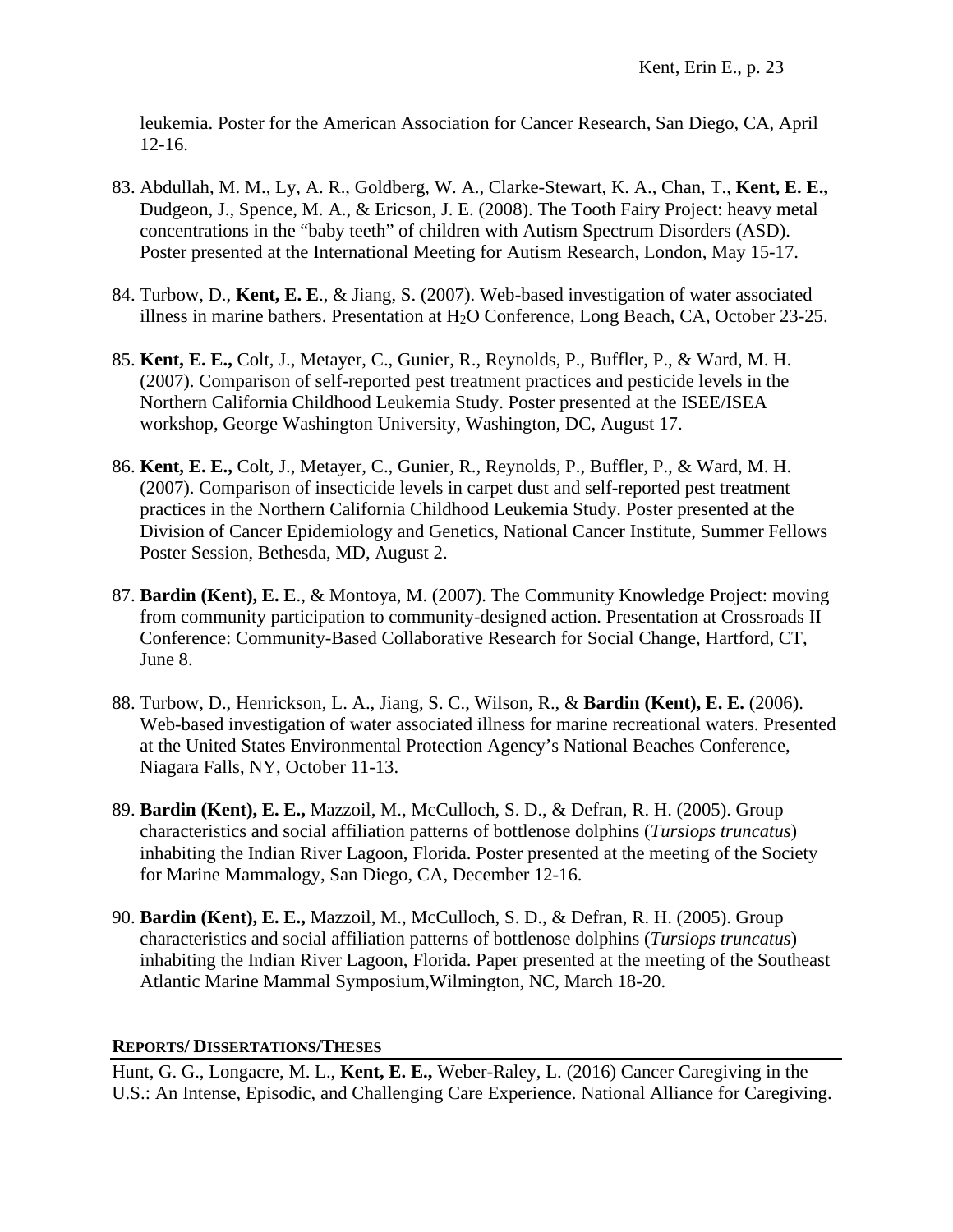URL: http://www.caregiving.org/wpcontent/uploads/2016/06/CancerCaregivingReport\_FINAL\_June-17-2016.pdf

**Kent, E. E.** (2010). Mind the Gaps: Disparities in Survival and Survivorship among Adolescents and Young Adults with Hematopoietic Cancer. *Dissertation Abstract International* B 71/06. (UMI No. AAT 3404304).

**Kent, E. E.** (2008). Community health assessment through community engagement: using Círculos de Acción in the Valencia/Richman neighborhood of Fullerton, California. Technical report prepared for St. Jude's Medical Center, Fullerton, CA, under the Community Scholars Program, Community Outreach Center, UC Irvine. 74 pp.

**Bardin (Kent) E. E.** (2005). Group characteristics and social affiliation patterns of bottlenose dolphins (*Tursiops truncatus*) inhabiting the Indian River Lagoon, Florida. Masters' Thesis for San Diego State University*.*

# **MEDIA**

Lindenfield Hall, S. June 30, 2020. "How Health Care Professionals Can Support Family Caregivers." *Next Avenue.* [https://www.nextavenue.org/how-health-care-professionals-can](https://www.nextavenue.org/how-health-care-professionals-can-support-family-caregivers/)[support-family-caregivers/](https://www.nextavenue.org/how-health-care-professionals-can-support-family-caregivers/)

Kent, E. E., May 15, 2020. "More than 1 in 5 Americans are taking care of their elderly, ill and disabled relatives and friends" *The Conversation.* [https://theconversation.com/more-than-1-in-5](https://theconversation.com/more-than-1-in-5-americans-are-taking-care-of-their-elderly-ill-and-disabled-relatives-and-friends-138246) [americans-are-taking-care-of-their-elderly-ill-and-disabled-relatives-and-friends-138246](https://theconversation.com/more-than-1-in-5-americans-are-taking-care-of-their-elderly-ill-and-disabled-relatives-and-friends-138246)

## **TEACHING**

| 1 22 N 22 23 34          |                                                                                                                                                          |
|--------------------------|----------------------------------------------------------------------------------------------------------------------------------------------------------|
| <i><b>Instructor</b></i> |                                                                                                                                                          |
| Graduate                 |                                                                                                                                                          |
| Fall, 2019               | University of North Carolina, Chapel Hill, Masters Paper Development (HPM<br>789), 21 students                                                           |
| Spring, 2012             | Foundation for Advanced Education in the Sciences, National Institutes of<br>Health, <i>Introduction to Environmental Health</i> (PBLH 501), 30 students |
| Summer, 2009             | University of California, Irvine, School of Social Ecology Teaching Assistant<br><i>Training</i> , 40 students                                           |
| Undergraduate            |                                                                                                                                                          |
| Summer, 2009             | University of California, Irvine, <i>Introduction to Public Health</i><br>(Public Health 1), 200 students                                                |
| Summer, 2008             | University of California, Irvine, <i>Introduction to Public Health</i><br>(Public Health 1), 110 students                                                |
|                          |                                                                                                                                                          |

*Teaching Assistant*  Graduate Fall, 2006 University of California, Irvine, *Geographic Information Systems (Criminology 248),* 30 students Undergraduate 2008 University of California, Irvine, *Advanced Epidemiology (Public Health*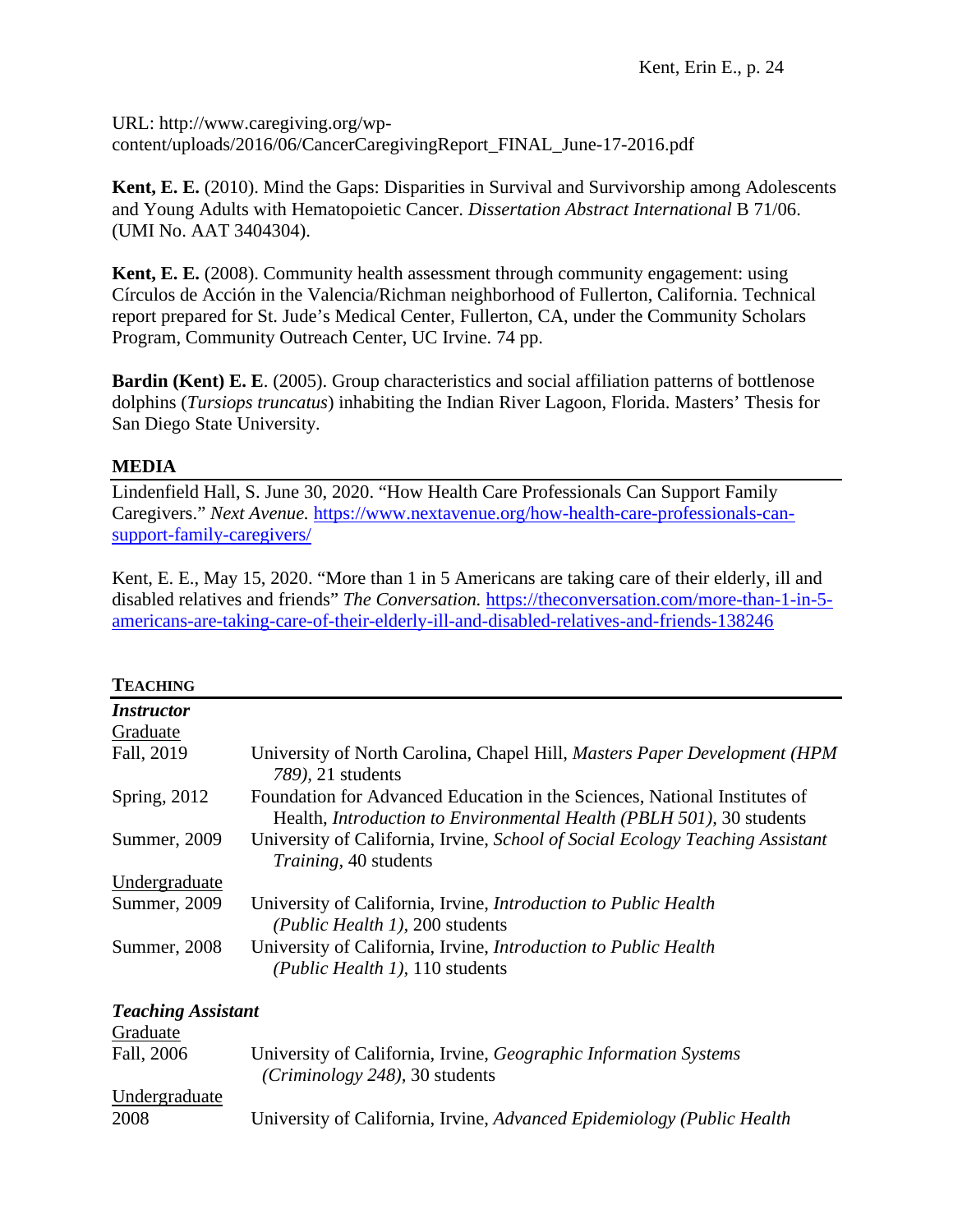|      | $101B$ , 100 students                                                                                                                             |
|------|---------------------------------------------------------------------------------------------------------------------------------------------------|
|      | University of California, Irvine, Obesity: Causes, Consequences, and Control                                                                      |
|      | (Public Health 119), 30 students                                                                                                                  |
| 2007 | University of California, Irvine, Introduction to Public Health 1 (Public<br>Health 1), 150 students                                              |
| 2007 | University of California, Irvine, Advanced Epidemiology (Public Health<br>$101B$ ), 100 students                                                  |
| 2006 | University of California, Irvine, Geographic Information Systems<br>(Crimonology 148), 30 students                                                |
| 2006 | University of California, Irvine, Genetic Epidemiology (Public Health 103),<br>40 students                                                        |
| 2006 | University of California, Irvine, <i>Introduction to Environmental Analysis and</i><br>Design (Environmental Analysis and Design 8), 400 students |
|      |                                                                                                                                                   |

## *Discussion Group Facilitator*

2011 National Cancer Institute, *Summer Curriculum in Cancer Prevention and Control,* 10 students

# *Teaching Mentor*

| 2009-2010 | University of California, Irvine, <i>Epidemiology Independent Study</i> |
|-----------|-------------------------------------------------------------------------|
|           | <i>(Epidemiology 199)</i> , 2 students                                  |
|           |                                                                         |

2009- 2010 *Public Health Independent Study (Public Health 199),* 2 students

# **MENTORSHIP**

Erin Dobbins, MA, PhD Student, University of North Carolina, Chapel Hill, 2020-Present Julie Farmer Emerson, DrPH Student, University of North Carolina, Chapel Hill, 2020-Present Yoona Ha, MSPH/MBA Student, University of North Carolina, Chapel Hill, 2020-Present Lauren Christopher, MSPH/MBA Student, University of North Carolina, Chapel Hill, 2020- Present Elisha Pittman, MSPH Student, University of North Carolina, Chapel Hill, 2019- Present Alexandra Cocco, MHA Student, University of North Carolina, Chapel Hill, 2019- Present

Elma Raquel Racadio, MPH, DrPH Student, University of North Carolina, Chapel Hill, 2019- Present

Susan Buckenmaier, MPH, Health Communication Fellow, National Cancer Institute, 2018- Present

Maria Rincon, MPH, Health Communication Intern, National Cancer Institute, 2016- 2018

Michelle Mollica, PhD., Post-doctoral Cancer Prevention Fellow, National Cancer Institute 2015-2016

Edgardo Ramirez, BS, Post-baccalaureate Fellow, National Cancer Institute, 2015-2016 Ahmed Elnaiem, BS, Post-baccalaureate Fellow, National Cancer Institute, 2014-2015

# **DISSERTATION COMMITTEES**

Wendi Elkins, MPH, University of North Carolina at Chapel Hill, expected 2022 Kathleen Knocke, University of North Carolina at Chapel Hill, expected 2022 Sejin Lee, MPH, University of North Carolina at Chapel Hill, expected 2021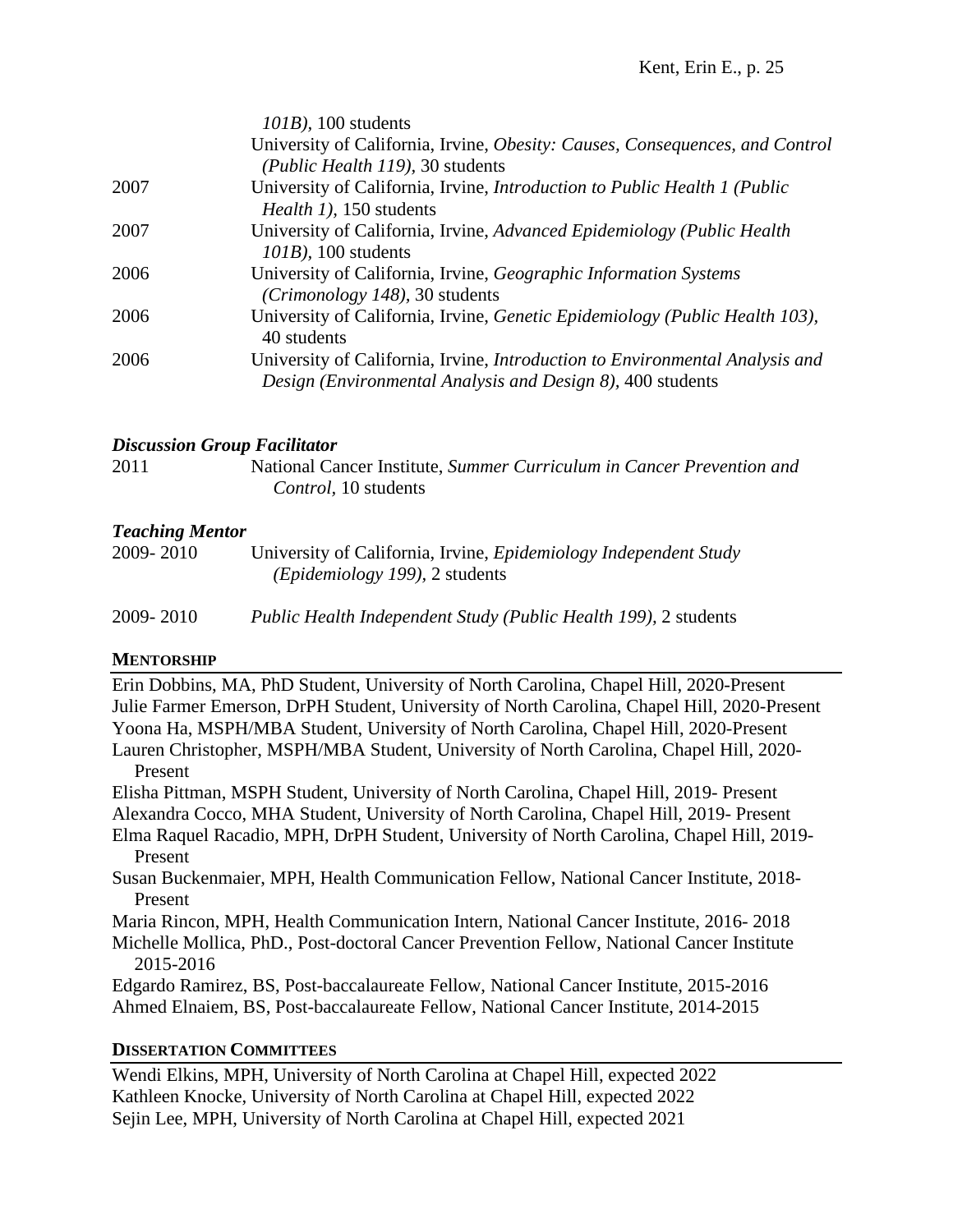Kate Miller, MPH, University of North Carolina at Chapel Hill, expected 2021 Elma Raquel Racadio, MPH, University of North Carolina at Chapel Hill, expected 2021 Naleen Raj Bandari, MS, University of Arkansas for Medical Sciences, 2018-Present Heather Rozjabek, MPH, Drexel University, 2016-2018

## **GRANTS AND CONTRACTS (ACTIVE)**

| 2020      | Lineberger Comprehensive Cancer Center Development Award. Family          |
|-----------|---------------------------------------------------------------------------|
|           | cancer caregiving in rural North Carolina: A multi-stakeholder study to   |
|           | inform the development and adaptation of cancer caregiving interventions. |
|           | Total budget: \$49,109. Role: Co-PI (no salary support).                  |
| 2019-2020 | Rural Health Research Grant Program Cooperative Agreement.                |
|           | Health Resources and Services Administration (HRSA),                      |
|           | U1CRH03714-10-00, 9/1/2016 - 8/31/2020. Total in current budget year:     |
|           | \$700,000. Total direct in current budget year \$465,490                  |
|           | Principal Investigator: G.M. Holmes, Role: Co-investigator (10%)          |

# **GRANTS AND CONTRACTS (COMPLETED)**

| $2009 - 2010$ | <b>Centers for Disease Control Public Health Dissertation Grant</b><br>(R36DP002012-01) \$34,935 total, University of California, Irvine, Role:<br>Principal Investigator (no salary support) |
|---------------|-----------------------------------------------------------------------------------------------------------------------------------------------------------------------------------------------|
| $2008 - 2010$ | UC Mexus Doctoral Dissertation Grant, \$10,240 total, University of<br>California, Role: Principal Investigator (no salary support)                                                           |

## **SERVICE**

| <b>Institutional</b> |                                                                                                                                                                                                                                |
|----------------------|--------------------------------------------------------------------------------------------------------------------------------------------------------------------------------------------------------------------------------|
| $2020 -$             | Lineberger Comprehensive Cancer Center Protocol Review Committee                                                                                                                                                               |
| 2019-                | Health Policy and Management Masters Admissions Committee                                                                                                                                                                      |
| 2017-2018            | Program Announcement: PA-17-017, PA-17-018 (2017-2020). Palliative<br>Care Needs of Individuals with Rare Advanced Diseases and Their<br>Family Caregivers (R01/R21) [Scientific Contact].                                     |
| 2016-2019            | Program Announcement: PAR-16-317, PAR-16-318. Intervening with                                                                                                                                                                 |
|                      | Cancer Caregivers to Improve Patient Health Outcomes and Optimize<br>Health Care Utilization (R01/R21).                                                                                                                        |
| 2017                 | Member, Review Committee for the NCI Cancer Prevention Fellowship                                                                                                                                                              |
|                      | Program Transdisciplinary Fellowship Research Award                                                                                                                                                                            |
| 2017                 | Member, Review Committee for the NCII Cancer Prevention Fellowship                                                                                                                                                             |
|                      | Program Transdisciplinary Fellowship Research Award                                                                                                                                                                            |
| 2012-2017            | Co-chair, Mixed Methods Interest Group for the Division of Cancer Control<br>and Population Sciences, National Cancer Institute                                                                                                |
| 2012-2017            | Leader, MOMDADDOCS scientist/parent mentoring program, National<br><b>Institutes of Health</b>                                                                                                                                 |
| 2016-2017            | National Cancer Institute Small Business Innovation Research (SBIR)<br>(2016-2017). NIH/NCI 363: Connecting Cancer Caregivers to Care<br>Teams: Digital Platforms to Support Informal Cancer Caregiving. [Topic]<br>Developer] |
| 2015-2016            | Member, National Institutes of Health, Bone Marrow Transplant Late                                                                                                                                                             |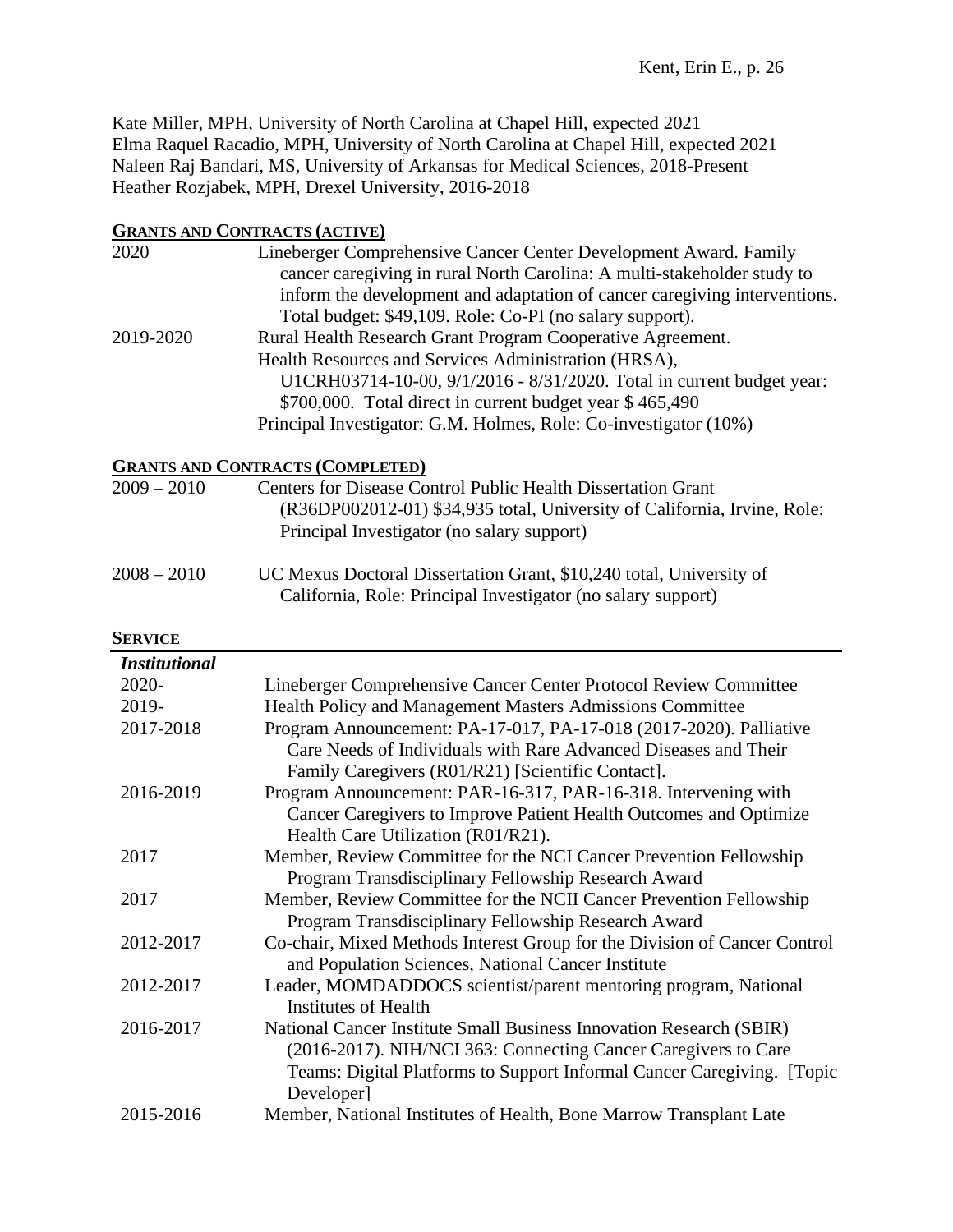|                     | Effects Steering Committee, Quality of Life and Psychosocial Outcomes<br>Workgroup |
|---------------------|------------------------------------------------------------------------------------|
| 2015-2016           | Connecting the dots: a look at cancer caregiving and next steps for support.       |
|                     | HHSN261201600134P, National Alliance for Caregiving. [Project                      |
|                     | Officer]                                                                           |
| 2015-2016           | Validation of health-related quality of life scales using the VR-12 in the         |
|                     | SEER MHOS data resource, HHSN261201400530P, Boston University.                     |
|                     | [Project Officer]                                                                  |
| 2011-2014           | Manuscript Coordinator, Follow up care Use among Survivors (FOCUS)                 |
|                     | Study                                                                              |
| 2012                | Cancer Prevention and Control Colloquia Series, Host for Dr. Ed Wagner,            |
|                     | Group Health Research Institute, February 29                                       |
| 2012                | Cancer Prevention and Control Colloquia Series, Host for Dr. Lucile                |
|                     | Adams-Campbell, Lombardi Comprehensive Cancer Center, Georgetown                   |
|                     | University, January 18                                                             |
| 2011-2012           | Co-chair, Fellows Advisory Board Study Session Sub-Committee, Cancer               |
|                     | <b>Prevention Fellowship</b>                                                       |
| 2010-2011           | Co-chair, Fellows Advisory Board Alumni Relations Sub-committee,                   |
|                     | <b>Cancer Prevention</b>                                                           |
| 2007-2009           | Graduate Student Representative, Academic Senate Graduate Council,                 |
|                     | University of California, Irvine                                                   |
| 2008-2009           | Pedagogical Fellow and Facilitator, Teaching Assistant Professional                |
|                     | Development Program,                                                               |
| 2007-2009           | Graduate Student Representative, Academic Senate Graduate Council,                 |
|                     | University of California, Irvine                                                   |
| 2007                | Facilitator and Delegate from University of California, Irvine, National           |
|                     | Conference on Graduate Student Leadership (Louisville, Kentucky,                   |
|                     | November 7-9)                                                                      |
| 2006-2007           | Council Member, Associated Graduate Students, University of California,            |
|                     | Irvine                                                                             |
| 2006-2007           | Graduate Student Representative, University of California, Office of the           |
|                     | President Academic Senate Coordinating Committee on Graduate Affairs               |
| <b>Professional</b> |                                                                                    |
| 2020-Present        | North Carolina Serious Illness Coalition. Work Force Member, Caregiver             |
|                     | Engagement.                                                                        |
| 2019-Present        | Full Member, Palliative Care Research Cooperative Group                            |
| 2019-2020           | Program Planning Committee, American Society of Preventive Oncology                |
| 2018-Present        | Chair, American Society of Preventive Oncology Cancer Survivorship,                |
|                     | Outcomes, and Comparative Effectiveness Research Special Interest                  |
|                     | Group                                                                              |
| 2014-Present        | Grant Reviewer, Cancer Research UK                                                 |
| 2014-Present        | Evaluation Committee Taskforce Member, American Society of Preventive              |
|                     | Oncology                                                                           |
| 2014-Present        | International Peer Reviewer, Health Research Board of Ireland, Research            |
|                     | <b>Training Fellowship</b>                                                         |
| 2016-2018           | Vice-Chair, American Society of Preventive Oncology Cancer Survivorship,           |
|                     | Outcomes, and Comparative Effectiveness Research Special Interest                  |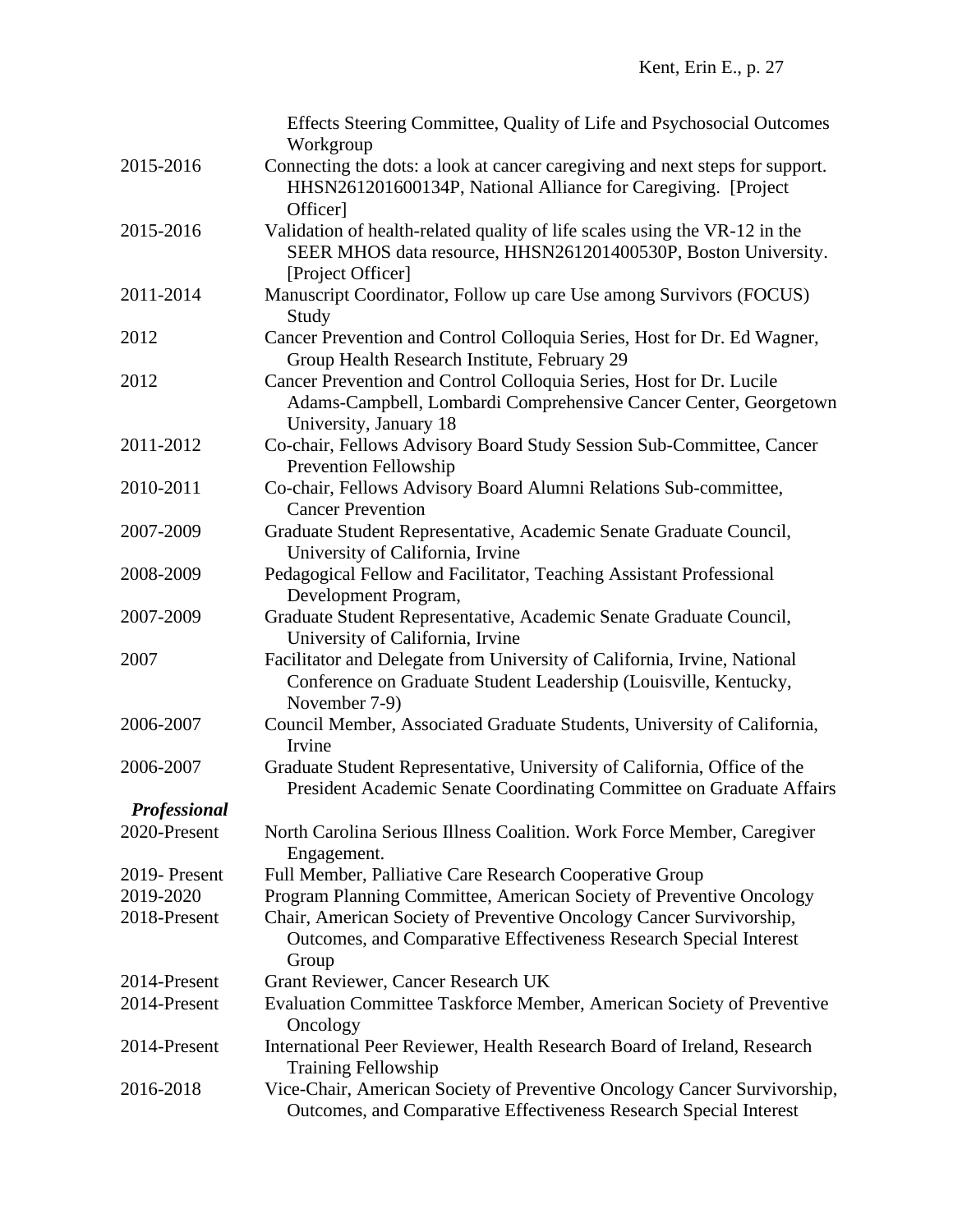|                  | Group                                                                     |
|------------------|---------------------------------------------------------------------------|
| 2006-2009        | Departmental Seminar Coordinator, Department of Epidemiology,             |
|                  | University of California, Irvine                                          |
| 2006             | Graduate Representative, Department of Environmental Health, Science, and |
|                  | Policy, University of California, Irvine                                  |
| <b>Community</b> |                                                                           |
| 2016-Present     | Presenter, CancerCare Teleconference Series                               |
| 2018             | Presenter, Cancer Patient Education Network Webinar Series                |
| 2006-2010        | Member, Community Knowledge Project, University of California, Irvine     |
| 2008             | Volunteer and Fundraiser, Hike for Discovery, Leukemia & Lymphoma         |
|                  | Society                                                                   |
| 2006             | Volunteer, University of California, Irvine Medical Center, Chao Family   |
|                  | <b>Comprehensive Cancer Center Patient and Family Resource Center</b>     |

# **PROFESSIONAL DEVELOPMENT AND TRAINING**

| 2020      | Racial Equity Institute: Groundwater Approach to Racial Equity (3 hours)                                                   |
|-----------|----------------------------------------------------------------------------------------------------------------------------|
| 2020      | National Cancer Institute: Training Institute in Dissemination and                                                         |
|           | Implementation Research in Cancer (TIDIRC) Institute (40 hours)                                                            |
| 2019-2020 | UNC Women ADVANCE Leadership Program (18 hours)                                                                            |
| 2020      | Harvard Research Methods in Supportive Oncology Course (40 hours)                                                          |
| 2019      | UNC Center for Faculty Excellence Course Design Institute (12 hours)                                                       |
| 2016-2017 | NIH Mid-Level Leadership Training Course (80 hours)                                                                        |
| 2015      | Contracting Officer Representative Training Refresher Training (8 hours),<br>National Institutes of Health                 |
| 2014      | Methods for Longitudinal Surveys (16 hours), Joint Statistical Program in<br>Methodology                                   |
| 2014      | Meta-Analysis (16 hours), Michael Borenstein                                                                               |
| 2013      | Systems Science Modeling Course (9 hours), National Cancer Institute                                                       |
|           | (Ross Hammond, Brookings Institute)                                                                                        |
| 2013      | Survey Question Writing (16 hours), Joint Statistical Program in<br>Methodology                                            |
| 2012      | Item-Response Theory (16 hours), Joint Statistical Program in Methodology                                                  |
| 2012      | Medical Expenditures Panel Survey training (16 hours), Agency for<br>Healthcare Research & Quality                         |
| 2012      | Contracting Officer Representative Training (40 hours), National Institutes<br>of Health                                   |
| 2011      | SEER-MEDICARE Medical Data Training Workshop (16 hours), National<br><b>Cancer Institute</b>                               |
| 2011      | Granstmanship (20 hours), Cancer Prevention Fellowship Program, National<br><b>Cancer Institute</b>                        |
| 2011      | Public Speaking (20 hours), Cancer Prevention Fellowship Program,<br><b>National Cancer Institute</b>                      |
| 2011      | Intermediate Multiple Imputation Methods using SAS (pre-conference)<br>workshop for the 2011 Epidemiology Congress Meeting |
| 2011      | Systematic Reviews and Meta-Analysis (pre-conference workshop for the<br>2011 Epidemiology Congress Meeting)               |
| 2011      | Patient Reported Outcomes Measurement Information System (PROMIS)                                                          |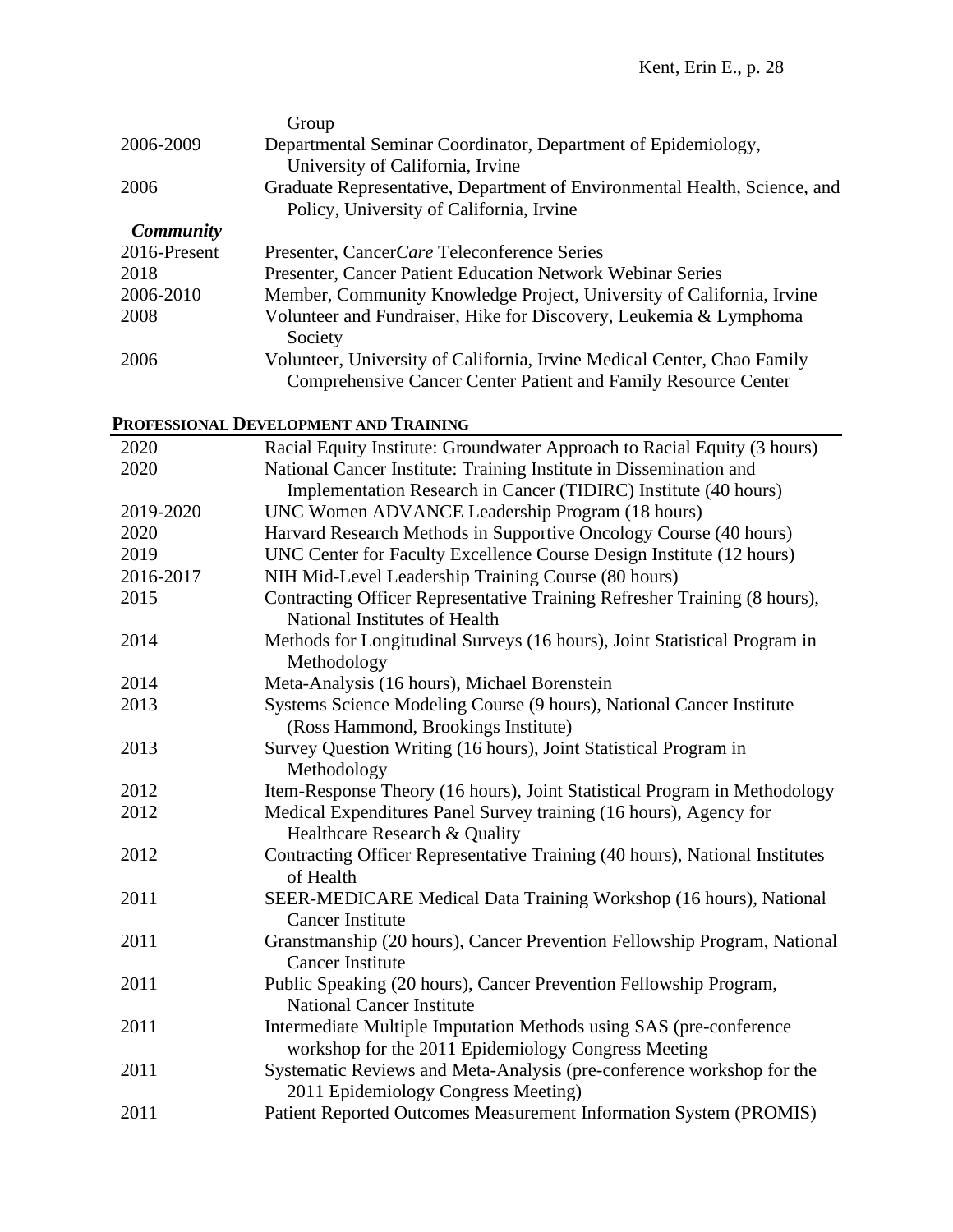| User Seminar (pre-conference workshop for the 2011 American              |
|--------------------------------------------------------------------------|
| Psychosocial Oncology Society Meeting)                                   |
| SUDAAN Basic Training Course, (24 hours) RTI                             |
| Academy Health Propensity Score Analysis I & II Webinar (3 Hours)        |
| University Studies 390ABC, (3 quarters) University of California, Irvine |
| Three-quarter course in advanced pedagogy and academic job preparation   |
| SEER-STAT Workshop (8 hours) American Public Health Association          |
| Conference                                                               |
| SAS Workshop (15 hours), Statistical Consulting Center, University of    |
| California, Irvine                                                       |
|                                                                          |

## **JOURNAL EDITORIAL BOARD**

*Journal of the National Cancer Institute* (2018-2020)

### **JOURNAL REVIEW, AD-HOC**

*Agency for Healthcare Research Quality – Effective Health Care American Journal of Public Health British Medical Journal Open CA Journal for Clinicians Cancer Cancer Epidemiology Cancer Epidemiology, Biomarkers, Prevention Cancer Medicine Clinical Oncology in Adolescents and Young Adults Disability and Rehabilitation European Journal of Cancer Care Family Medicine and Community Health Future Oncology Health and Quality of Life Research Health Education and Behavior Health Services Research International Journal of Cancer JAMA Oncology Journal of Adolescent and Young Adult Oncology Journal of Applied Gerontology Journal of Clinical Oncology Journal of Medical Internet Research Journal of the National Cancer Institute Journal of Pain and Symptom Management Journal of Psychosocial Oncology Journal of Psychosomatic Research Patient Experiences PLoS Medicine PLoS One Preventive Medicine Reports Progress in Community Health Partnerships: Research, Education, and Action Psycho-Oncology*